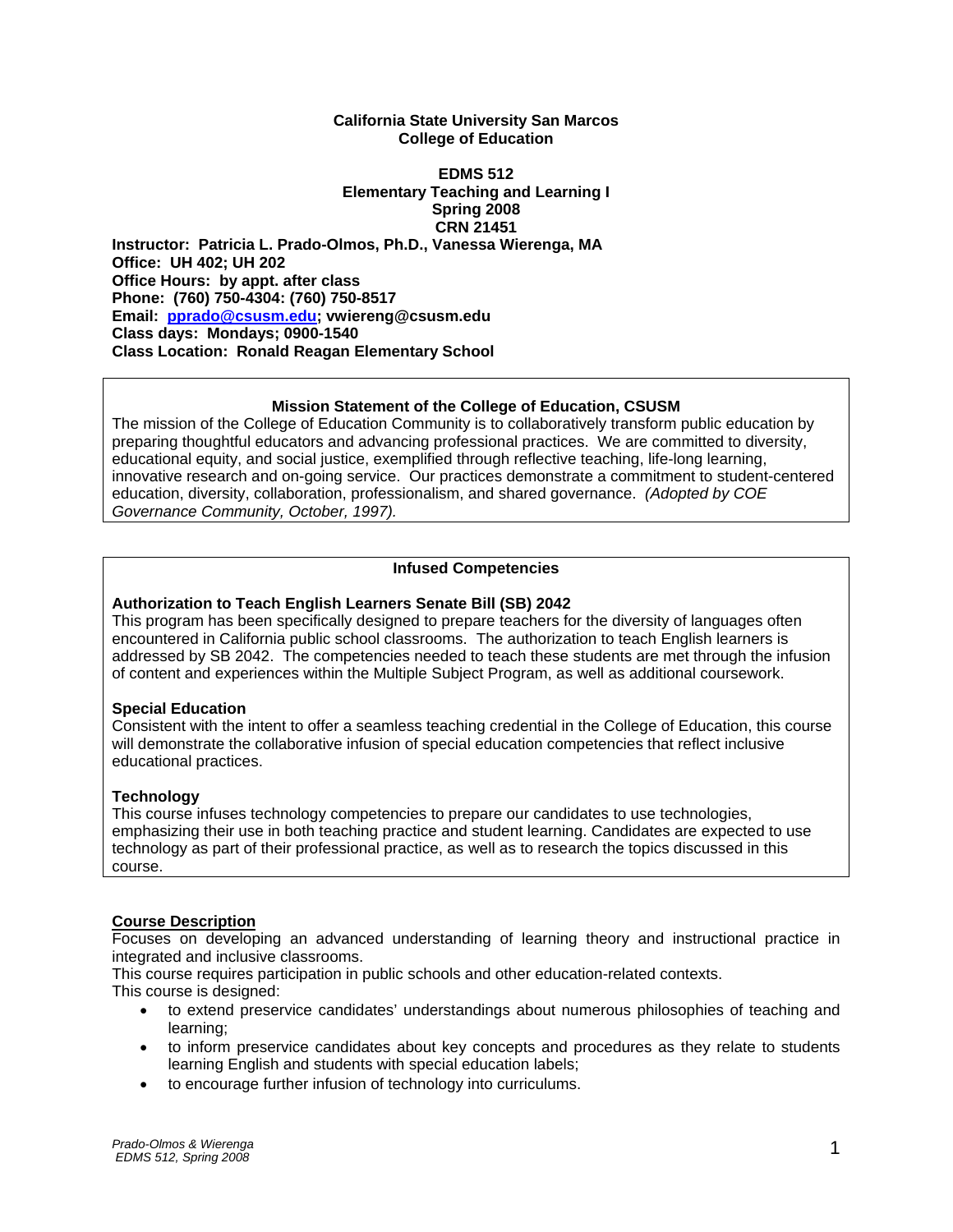#### **Course Prerequisites**

Admission to the CSUSM College of Education Teacher Credential Program. Successful completion of EDMS 511

#### **Course Objectives**

The purposes of this course are threefold:

- to expand preservice candidates knowledge about general learning theories and experiences with a range of pedagogical practices;
- to enhance preservice candidates' awareness of the multiple perspectives and learning styles that exist in diverse classrooms and other education-related settings;
- to provide a safe environment for preservice candidates' discussion of, and experimentation with, a variety of techniques and methods of instruction.

#### **College of Education Attendance Policy**

Due to the dynamic and interactive nature of courses in the College of Education, all students are expected to attend all classes and participate actively. At a minimum, students must attend more than 80% of class time, or s/he **may not receive a passing grade** for the course at the discretion of the instructor. Individual instructors may adopt more stringent attendance requirements. Should the student have extenuating circumstances, s/he should contact the instructor as soon as possible. *(Adopted by the COE Governance Community, December, 1997)*

#### **Attendance and Participation**

The course deals with complex material processed in a variety of ways. Structured interactions, group processes, oral presentations, guided discussion of readings, and self-disclosure exercises are the norm. **Students are expected to have read assigned materials by the date indicated in the syllabus, and should be prepared to discuss readings individually or in variously structured groups.** The degree of your engagement in these processes forms the basis for points assigned. Due to the fast paced and highly interactive nature of the course, regular attendance and full participation are expected: teaching and learning is difficult (if not impossible) if one is not present for and engaged in the process. Therefore, the above College Attendance Policy is amplified as follows: 1. Missing more than 1 class meeting will result in the reduction of one letter grade. 2. Arriving late or leaving early on more than two occasions will result in the reduction of one letter grade. 3. Illness and emergency circumstances will be considered /negotiated on a case-by-case basis. These measures should not be considered punitive, as students are expected to establish appropriate personal, academic and career-ladder priorities. Therefore these measures should be viewed as taking appropriate individual responsibility for one's own learning in a democratic, collaborative and reciprocal-learning environment.

# **Authorization to Teach English Learners**

This credential program has been specifically designed to prepare teachers for the diversity of languages often encountered in California public school classrooms. The authorization to teach English learners is met through the infusion of content and experiences within the credential program, as well as additional coursework. Students successfully completing this program receive a credential with authorization to teach English learners. (approved by CCTC in SB 2042 Program Standards, August 02)

#### **Teacher Performance Expectations (TPE) Competencies**

This course is designed to help teachers seeking the Multiple Subjects Credential to develop the skills, knowledge, and attitudes necessary to assist schools and districts in implementing effective programs for students. The successful candidate will be able to merge theory and practice in order to realize a comprehensive and extensive educational program for all students. The following TPE's are primarily addressed in this course:

TPE 6a and 6b – Developmentally appropriate teaching practices (Lesson demonstration lesson plan)

TPE 6d – Engaging and supporting all learners (IEP)

TPE 9 – Instructional Planning (3 mos. Plan)

TPE 12 – Professional, Legal, & Ethical Obligations (Parent letter)

TPE 14 (Part II) – Educational technology (Lesson demonstration lesson plan) – only if needed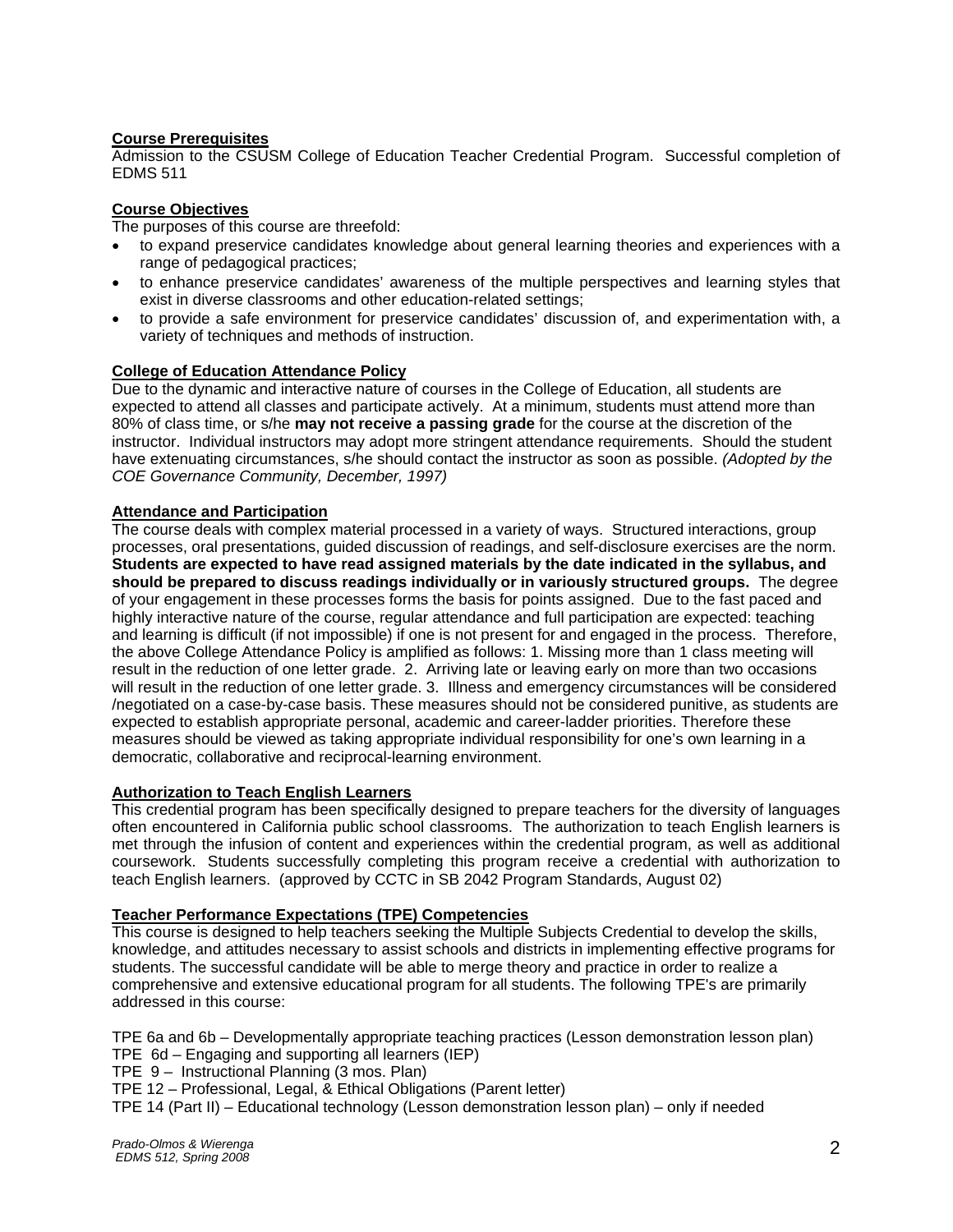These TPEs will be uploaded to TaskStream as part of the course requirements. The purpose of the portfolio is to assess how well you meet the TPEs. Although all the artifacts you place (more than 1 per TPE) in your portfolio have been assessed/graded by your professors, it is not clear if you have a thorough understanding of the TPEs and can make the connection between the assignments completed in class with the teaching you have experienced and the TPEs. Your task to write a cogent reflective essay for each TPE on how the artifacts you have chosen provide evidence that shows you have demonstrated meeting each TPE. Each narrative must include a: a) description b) analysis and c) reflection.

#### **GENERAL CONSIDERATIONS**

#### **Outcomes and Standards**

The context for, and scope of this course is aligned with standards for the Cross-cultural Language and Academic Development (CLAD) endorsement, as articulated by the California Commission on Teacher Credentialing (CTC), and as approved by the faculty of the College of Education in development of the program approval documents. Further consideration has been given to the alignment of standards for multicultural education as articulated by the National Council for Accreditation of Teacher Education (NCATE), the Interstate New Teacher Assessment and Support Consortium (INTASC), and the National Board for Professional Teaching Standards (NBPTS). Emphasis is placed on learning outcomes (what you know and can demonstrate) rather than on inputs (putting in "seat time", meeting minimum criteria for assignments, checking off tasks and activities), and how these outcomes correspond to your potential to enhance student learning as a new teacher.

#### **CSUSM Academic Honesty Policy**

**EXPLASS EXPLASS EXPLASS EXPLASS EXPLASS CONTERNATION** "Students will be expected to adhere to standards of academic honesty and integrity, as outlined in the Student Academic Honesty Policy. All written work and oral assignments must be original work. All ideas/materials that are borrowed from other sources must have appropriate references to the original sources. Any quoted material should give credit to the source and be punctuated with quotation marks.

Students are responsible for honest completion of their work including examinations. There will be no tolerance for infractions. If you believe there has been an infraction by someone in the class, please bring it to the instructor's attention. The instructor reserves the right to discipline any student for academic dishonesty in accordance with the general rules and regulations of the university. Disciplinary action may include the lowering of grades and/or the assignment of a failing grade for an exam, assignment, or the class as a whole."

Incidents of Academic Dishonesty will be reported to the Dean of Students. Sanctions at the University level may include suspension or expulsion from the University.

#### **Appeals**

Every student has the right to appeal grades, or appeal for redress of grievances incurred in the context of any course. Disputes may be resolved informally with the professor, or through the formal appeal process. For the latter, consult Dr. P. Kelly, Associate Dean.

**Students with Disabilities Requiring Reasonable Accommodations** Every student has the right to equitable educational consideration and appropriate accommodation. Students having differing ability (mobility, sight, hearing, documented learning challenges, first language/English as a second language) are requested to contact the professor at the earliest opportunity. Every effort will be made to accommodate special need. Students are reminded of the availability of Disabled Student Services, the Writing Center, technology assistance in the computer labs, and other student support services available as part of reasonable accommodation for special needs students.

Students are approved for services through the Disabled Student Services Office (DSS). This office is located in Craven Hall 5205, and can be contacted by phone at (760) 750-4905, or TTY (760) 750-4909. Students authorized by DSS to receive reasonable accommodations should meet with their instructor during office hours or, in order to ensure confidentiality, in a more private setting.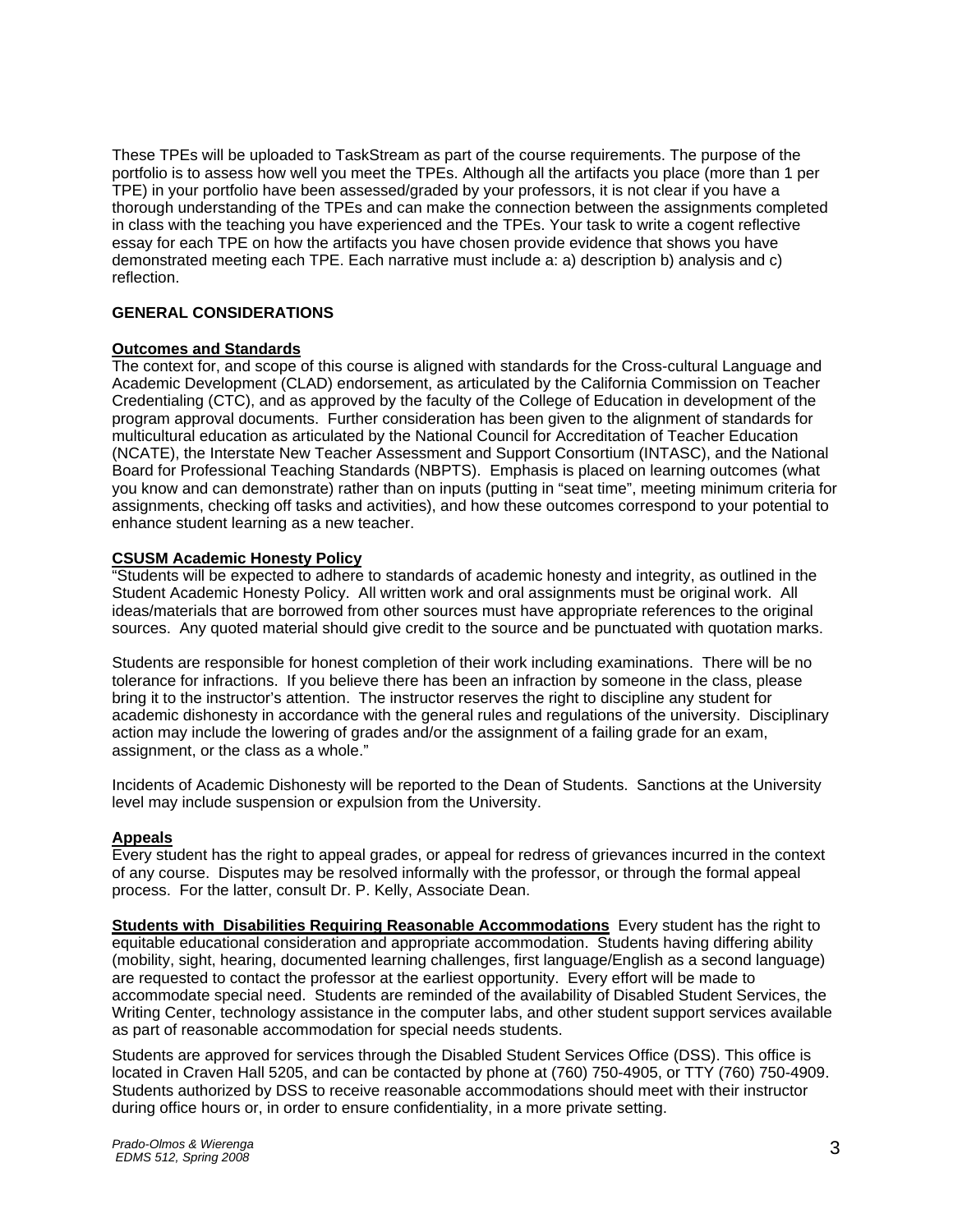**Writing:** In keeping with the All-University Writing Requirement, all 3 unit courses must have a writing component of at least 2,500 words (approximately 10 pages) which can be administered in a variety of ways. The assignments for this course meet this requirement.

### **Plagiarism**

All work submitted for this course should reflect students' efforts. When relying on supporting documents authored by others, cite them clearly and completely using American Psychological Association (APA) manual,  $5<sup>th</sup>$  edition. Failure to do so may result in failure of the course.

# **E-mail & Online Discussion Protocol**

Email & On-Line Discussion Protocol Electronic correspondence (e-mail and on-line discussion) is a part of your professional interactions. If you need to contact instructor or other students, e-mail is often the easiest way to do so. It is my intention to respond to all received e-mails in a timely manner. Please be reminded that e-mail and on-line discussions are a very specific form of communication, with their own form of nuances and meanings. For instance, electronic messages sent with all upper case letters, major typos, or slang, often communicate more than the sender originally intended. With that said, please be mindful of all e-mail and on-line discussion messages you send, to your colleagues, to faculty members in the College of Education, or to persons within the greater educational community. All electronic messages should be crafted with professionalism and care.

### **Things to consider**:

- Would I say in person what this e-mail specifically says?
- How could this e-mail be misconstrued?
- Does this e-mail represent my highest self?
- Am I sending this e-mail to avoid a face-to-face conversation?

In addition, if there is ever a concern with an electronic message sent to you, please talk to that person face-to-face to correct any confusion.

For more guidance see Core Rules of Netiquette at *http://www.albion.com/netiquette/corerules.html*

# **COURSE REQUIREMENTS**

### **Required Texts**

- Grant, C. & Gillette, M. (2006). *Learning to Teach Everyone's Children. Equity, Empowerment, and Education that is Multicultura*l. Australia: Thomson Wadsworth. ISBN #0-534-64467-8
- Tomlinson, C. A. (1999). *The Differentiated Classroom: Responding to the needs of all learners.* Alexandria, VA: Association for Supervision and Curriculum Development. ISBN # 0-87120-342-1 (Available as an e-book online.)
- Turnbull, A., Turnbull, R., & Wehmeyer, M. L. (2007). *Exceptional Lives. Special Education in Today's Schools*. (3rd ed.) Upper Saddle River, NJ. Pearson Education, Inc. ISBN # 0- 13-170869-4
- Villa, R. and Thousand, J. (2005). *Creating an Inclusive School*. (2<sup>nd</sup> ed.) Alexandria, VA: Association for Supervision and Curriculum Development. ISBN # 1-4166-0049-3
- TaskStream Electronic Portfolio, Must register and pay fee online prior to first class @ www.TaskStream.com (register for 1 year minimum).
- Readings on WebCT

**NOTE:** Assigned texts and readings **MUST** be brought to **ALL** class sessions.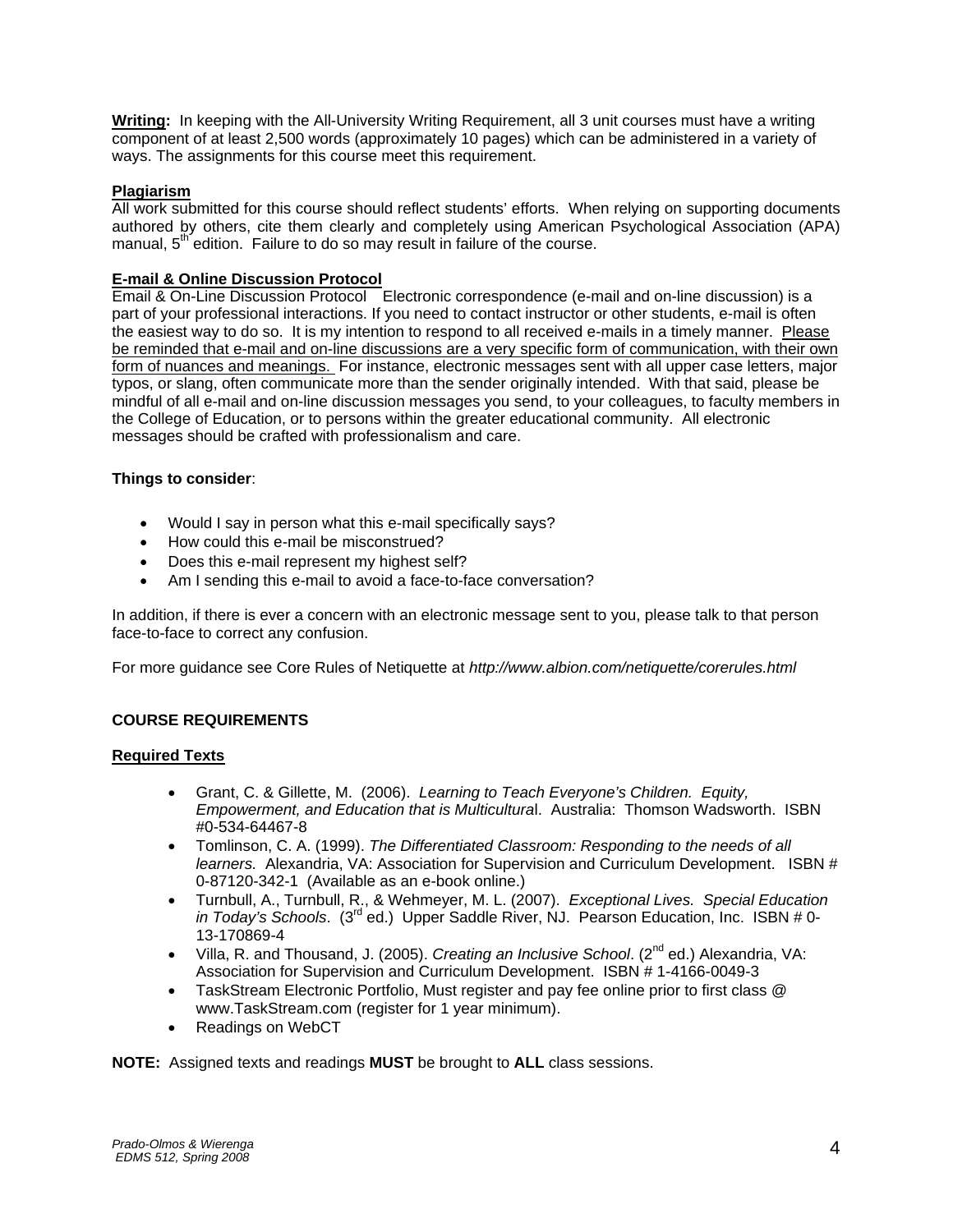#### **Grading Policy**

All students will come prepared to class; readings and homework assignments are listed on the dates on which they are due.

All required work is expected to be on time. One grade level will be deducted for each class meeting for which it is late (e.g., an "A" assignment that is submitted one class session late will be marked down to a "B"). Unless prior instructor approval is secured, assignments will not be accepted three class sessions after which they are due. Exceptions will be handled on a case-by-case basis, as determined by the instructor.

#### **Grading Emphasis**

It is expected that students will proofread and edit their assignments prior to submission. Students will ensure that the text is error-free (grammar, spelling), and ideas are logically and concisely presented. The assignment's grade will be negatively affected as a result of this oversight. Each written assignment will be graded approximately 80% on content and context (detail, logic, synthesis of information, depth of analysis, etc.), and 20% on mechanics (grammar, syntax, spelling, format, uniformity of citation, etc.). All citations, where appropriate, will use American Psychological Association (APA) format. Consult American Psychological Association (APA) Manual, 5th edition for citation guidance.

Grading will also include a component of "professional demeanor." Students will conduct themselves in ways that are generally expected of those who are entering the education profession. This includes but is not limited to:

- On-time arrival to all class sessions;
- Advance preparation of readings and timely submission of assignments;
- Respectful participation in all settings (e.g., whole group, small group, in/outside of class);
- Carefully considered, culturally aware approaches to solution-finding.

The following grading scale will be used:

| $93 - 100$ | A  | $75 - 79$    | C+ |
|------------|----|--------------|----|
| $90 - 92$  | А- | $72 - 74$    | C. |
| $88 - 89$  | B+ | $70 - 71$    | C- |
| $83 - 87$  | R  | $60 - 69$    | D  |
| $80 - 82$  | R- | $59 -$ below |    |

#### **Course Assignments**

| Disability matrix             | 15 points  |
|-------------------------------|------------|
| IEP                           | 15 points  |
| <b>Philosophy Statement</b>   | 15 points  |
| 3 Month Curriculum Plan       | 20 points  |
| <b>Lesson Demonstration</b>   | 10 points  |
| <b>TaskStream Submissions</b> | 10 points  |
| Attendance/Participation      | 15 points  |
| <b>Total</b>                  | 100 points |

**Please note assignments are due whether or not you are present in class that day. You must turn in a Grading Rubric, with your name, attached to each assignment. Your assignment will not be evaluated if a Grading Rubric is not attached.** 

**While this syllabus is carefully planned, it may be modified at any time in response to the needs and interests of the class.**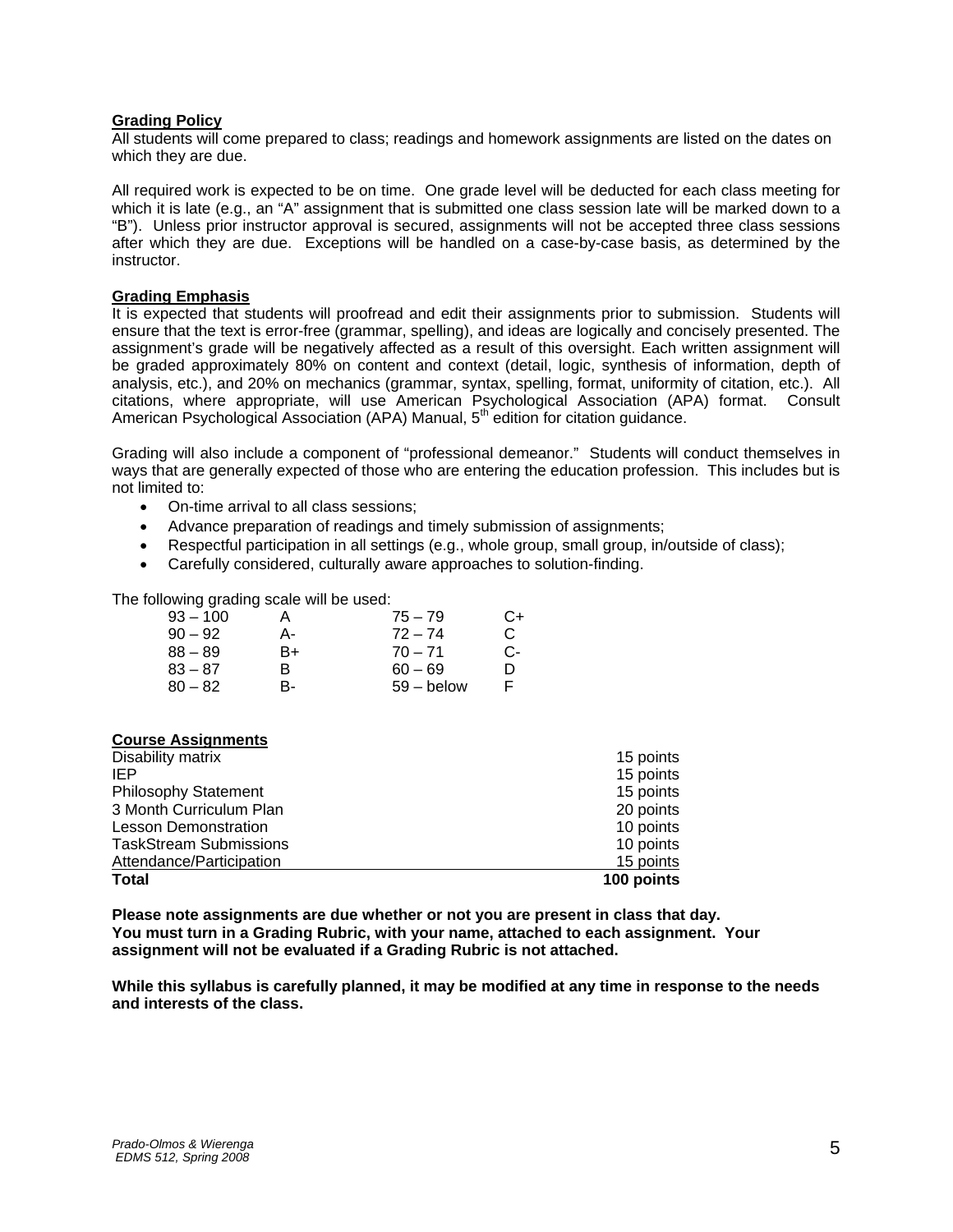# **Course Outline**

**While this syllabus is carefully planned, it may be modified at any time in response to the needs and interests of the class.** 

| <b>Date</b>          | <b>Topic</b>                                                                                                                                                                                                  | <b>Assignment</b>                                                                                                                                |
|----------------------|---------------------------------------------------------------------------------------------------------------------------------------------------------------------------------------------------------------|--------------------------------------------------------------------------------------------------------------------------------------------------|
| Session 1<br>1/21/08 | Dr. Martin Luther King Jr. Holiday                                                                                                                                                                            |                                                                                                                                                  |
| Session 2<br>1/28/08 | Introduction/Course Overview/Community Building<br>Student teaching reflection<br><b>Preview Disability Matrix</b><br>Begin Philosophy statement revisions<br>Demonstration Lessons - TPE 6a or b, & 14 DUE   | Grant & Gillette: Ch. 2<br><b>Bring philosophy</b><br>statements from EDUC 350<br>Bloom Ball materials - WebCT<br>Turnbull & Turnbull: Chs. 5-16 |
| Session 3<br>2/4/08  | Preview 3 Mos. Plan Assignment<br>Preview IEP Assignment<br>Video-IEP<br>Demonstration Lessons - TPE 6a or b, & 14 DUE<br><b>Disability Matrix-in class activity DUE</b>                                      | Turnbull & Turnbull: Chs. 1 &<br>$\mathbf{2}$<br>Villa: Chs. 1, 2, 3, 4 & 7<br>IEP Lecturette - WebCT                                            |
| Session 4<br>2/11/08 | Curriculum and curriculum planning<br>3 Mos plan work session<br>Demonstration Lessons - TPE 6a or b, & 14 DUE                                                                                                | Grant & Gillette: Ch. 4<br>Sleeter & Stillman article -<br>WebCT<br>Marzano article - WebCT<br>Bring copies of all content<br>area standards     |
| Session 5<br>2/18/08 | 3 Mos. Plan work session<br>Meet with your groups independently                                                                                                                                               |                                                                                                                                                  |
| Session 6<br>2/25/08 | <b>Educational philosophy</b><br>Philosophy statement peer revision<br>3 mos. Plan work session<br><b>IEP Assignment DUE</b><br>Demonstration Lessons - TPE 6a or b, & 14 DUE<br>Taskstream Workshop - TPE 6d | Grant & Gillette: Chs. 8 & 10,<br><b>Epilogue</b><br>Teaching as Autobiographical<br>Inquiry - WebCT                                             |
| Session 7<br>3/3/08  | CSTP - How Does It All Fit Together - BTSA<br>Working with Families<br><b>Philosophy Statement DUE</b><br>Demonstration Lessons - TPE 6a or b, & 14 DUE<br>Taskstream Workshop - TPE 12                       | Grant & Gillette: Ch. 6                                                                                                                          |
| Session 8<br>3/10/08 | <b>Mock Interviews</b>                                                                                                                                                                                        |                                                                                                                                                  |
| Session 9<br>3/17/08 | 3 Mos. Plan DUE - Group Presentations<br>Demonstration Lessons - TPE 6a or b, & 14 DUE<br>Taskstream Submissions DUE 6d, 9, & 12<br><b>Taskstream Workshop - TPE 9</b>                                        |                                                                                                                                                  |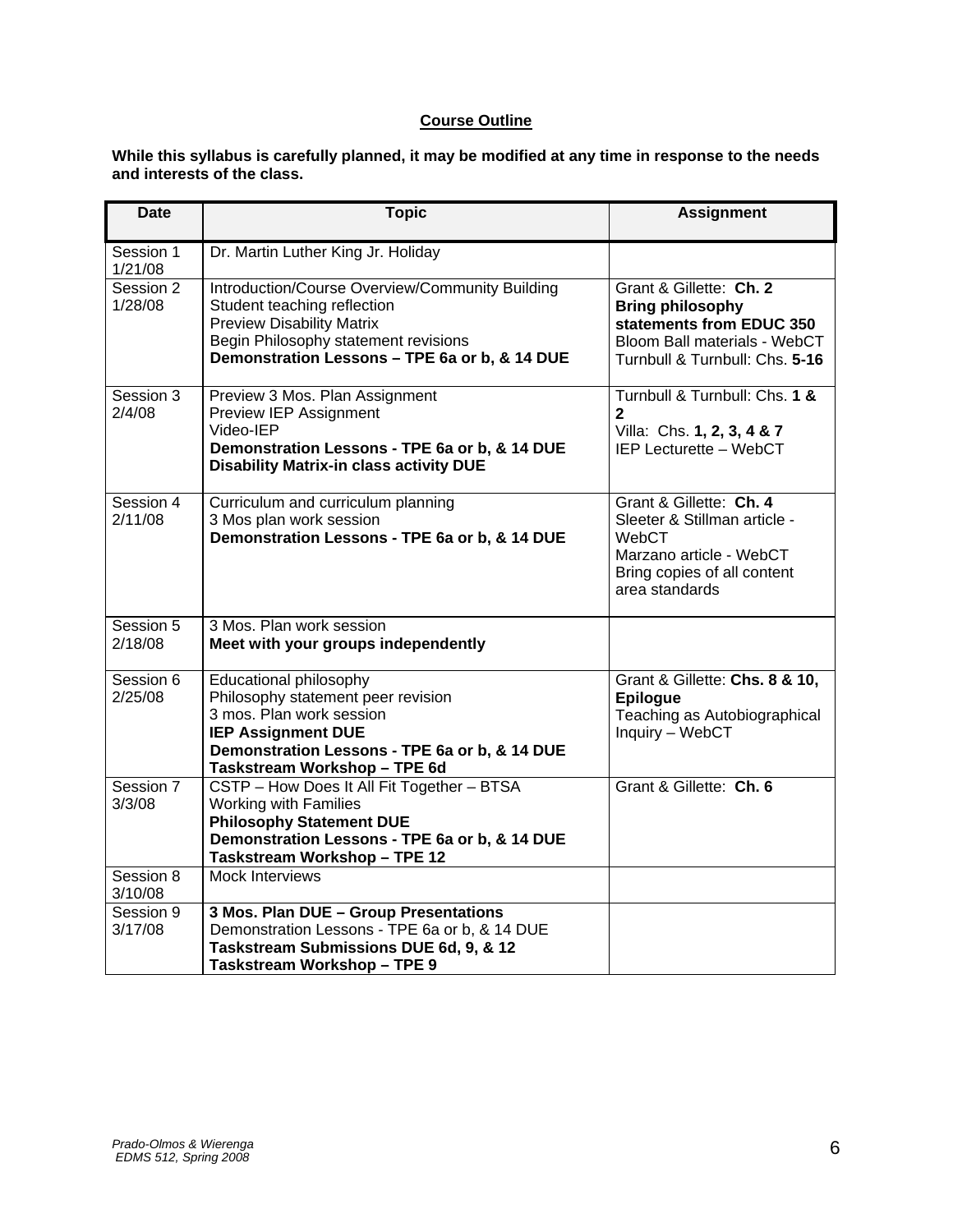|                                                                                                                                                     | <u> 36 ZU4Z - AUTHURIZATIUN TU TEACH ENGLISH LEARNERS CUMPETENCIES</u>                                                         |                                                                                                     |
|-----------------------------------------------------------------------------------------------------------------------------------------------------|--------------------------------------------------------------------------------------------------------------------------------|-----------------------------------------------------------------------------------------------------|
| PART 1:<br><b>LANGUAGE STRUCTURE AND</b><br><b>FIRST- AND SECOND-LANGUAGE</b><br><b>DEVELOPMENT</b>                                                 | PART 2:<br><b>METHODOLOGY OF BILINGUAL,</b><br><b>ENGLISH LANGUAGE</b><br>DEVELOPMENT, AND CONTENT<br><b>INSTRUCTION</b>       | PART 3:<br><b>CULTURE AND</b><br><b>CULTURAL DIVERSITY</b>                                          |
| I. Language Structure and Use:<br><b>Universals and Differences</b><br>(including the structure of English)                                         | I. Theories and Methods of<br><b>Bilingual Education</b>                                                                       | I. The Nature of Culture                                                                            |
| A. The sound systems of language<br>(phonology)                                                                                                     | Foundations<br>А.                                                                                                              | Definitions of culture<br>А.                                                                        |
| <b>B.</b> Word formation (morphology)                                                                                                               | <b>B.</b> Organizational models: What<br>works for whom?                                                                       | <b>B.</b> Perceptions of culture                                                                    |
| C. Syntax                                                                                                                                           | <b>C.</b> Instructional strategies                                                                                             | C. Intra-group differences (e.g.,<br>ethnicity, race, generations, and<br>micro-cultures)           |
| <b>D.</b> Word meaning (semantics)                                                                                                                  | II. Theories and Methods for<br><b>Instruction In and Through English</b>                                                      | D.<br>Physical geography and its effects<br>on culture                                              |
| Language in context<br>Е.                                                                                                                           | A. Teacher delivery for both English<br>language development and<br>content instruction                                        | E. Cultural congruence                                                                              |
| Written discourse<br>Е.                                                                                                                             | <b>B.</b> Approaches with a focus on<br>English language development                                                           | II. Manifestations of Culture:<br><b>Learning About Students</b>                                    |
| <b>G.</b> Oral discourse                                                                                                                            | C. Approaches with a focus on<br>content area instruction (specially<br>designed academic instruction<br>delivered in English) | What teachers should learn about<br>А.<br>their students                                            |
| Nonverbal communication<br>Н.                                                                                                                       | <b>D.</b> Working with paraprofessionals                                                                                       | How teachers can learn about their<br>В.<br>students                                                |
| Language Change<br>L.                                                                                                                               |                                                                                                                                | C. How teachers can use what they<br>learn about their students<br>(culturally responsive pedagogy) |
| II. Theories and Factors in First- and<br><b>Second-Language Development</b>                                                                        | III. Language and Content Area<br><b>Assessment</b>                                                                            | <b>III. Cultural Contact</b>                                                                        |
| A. Historical and current theories and<br>models of language analysis that<br>have implications for second-<br>language development and<br>pedagogy | A. Purpose                                                                                                                     | Concepts of cultural contact<br>Α.                                                                  |
| <b>B.</b> Psychological factors affecting first-<br>and second-language development                                                                 | Methods<br>В.                                                                                                                  | <b>B.</b> Stages of individual cultural contact                                                     |
| C. Socio-cultural factors affecting first-<br>and second-language development                                                                       | С.<br>State mandates                                                                                                           | The dynamics of prejudice<br>C.                                                                     |
| D. Pedagogical factors affecting first-<br>and second-language development                                                                          | Limitations of assessment<br>D.                                                                                                | <b>D.</b> Strategies for conflict resolution                                                        |
| Political factors affecting first- and<br>Е.<br>second-language development                                                                         | Е.<br><b>Technical concepts</b>                                                                                                | IV. Cultural Diversity in U.S. and CA                                                               |
|                                                                                                                                                     |                                                                                                                                | <b>Historical perspectives</b><br>Α.                                                                |
|                                                                                                                                                     |                                                                                                                                | <b>B.</b> Demography                                                                                |

# **SB 2042 - AUTHORIZATION TO TEACH ENGLISH LEARNERS COMPETENCIES**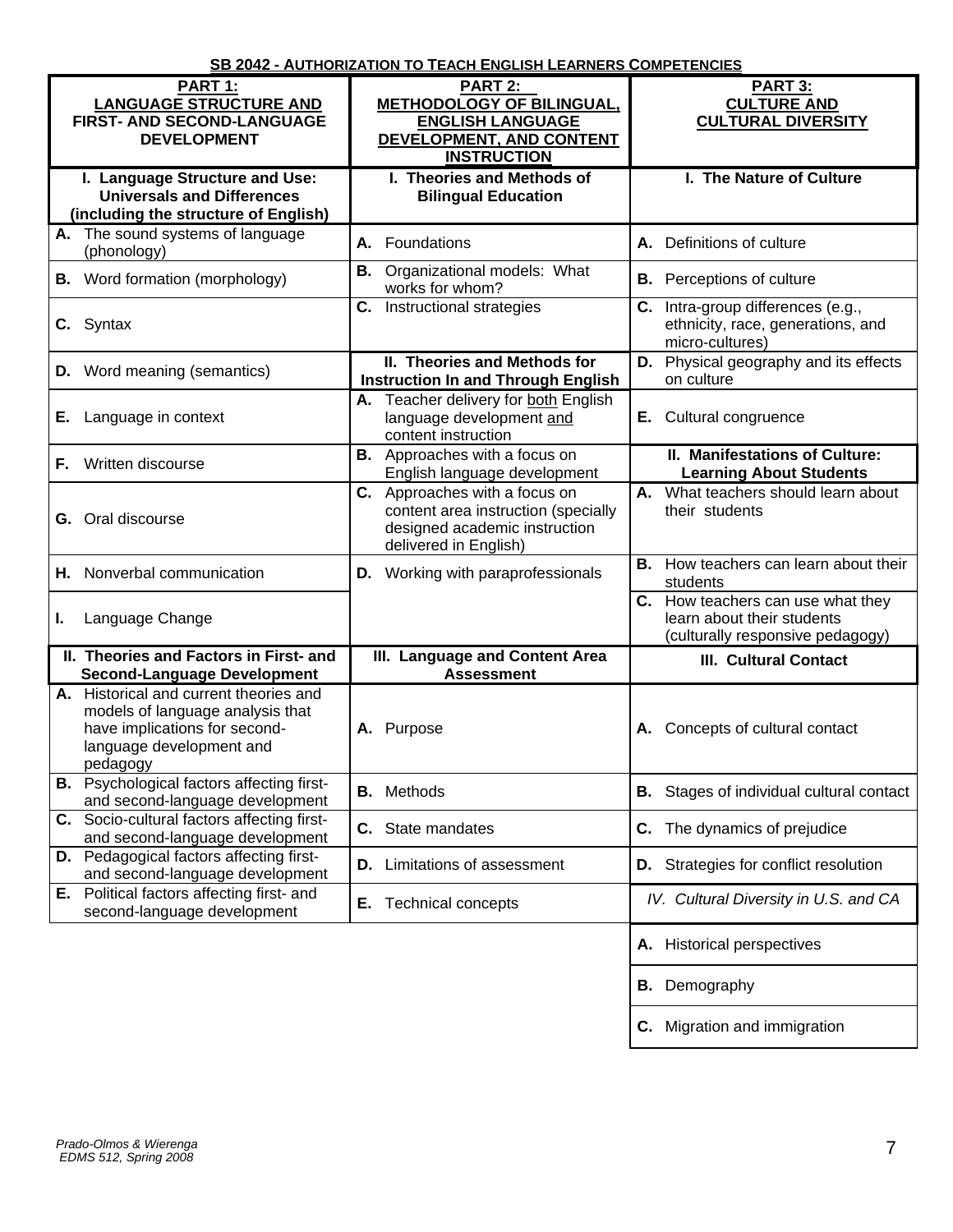Learner Objectives: Knowledge of U.S. special education disability categories, accompanying learner characteristics, and needed supports for success in general education Assessment: Students apply their knowledge of nondiscriminatory assessment, processes

for making a child eligible for special education, and the teacher's role in developing IEPs by creating a matrix of disabilities. Written products and class discussions evidencing assessment above

| Resource(s):  | Title and necessary information:                                                    |
|---------------|-------------------------------------------------------------------------------------|
| Textbook      | Turnbull, A., Turnbull, R., & Wehmeyer, M. L. (2007). Exceptional Lives. Special    |
| Chapters 5-16 | Education in Today's Schools. (3 <sup>rd</sup> ed.) Upper Saddle River, NJ. Pearson |
|               | Education, Inc. ISBN # 0-13-170869-4                                                |
|               | <b>Bloom Ball materials from Electronic Reserve</b>                                 |
|               |                                                                                     |

#### **Task Guidelines for the Disability matrix**

Students will work in small groups (4-5 members) to apply their knowledge of the categories of disability recognized by the Individuals with Disabilities Education Act (IDEA) by creating a graphic organizer in the form of a Bloom Ball, as a visual representation of the twelve (12) special education disability categories presented in this course.

Bloom Ball Disability Matrix:

- 1. Get a sheet of patterned paper from electronic reserve. You'll need 13 circles total trace or copy. One circle will be used as a Title circle and 12 circles will make up the actual Disability Matrix Bloom Ball.
- 2. You may plan a theme for your project to decorate the edges.
- 3. Do not write or draw outside of the lines. They will be folded and used to connect your ball.
- 4. Follow the directions below. Write info in each circle, except for a title circle. Make sure all your group members' names are on the title circle.
- 5. When you are finished writing and coloring, cut out the circles and prepare to assemble your bloom ball.
- 6. All writing must be in ink or typed.
- 7. The following instructions relate to the information to be included in each circle:
	- a. The name of the handicapping condition
	- b. A brief description of the learning and/or social behaviors associated with the disability
	- c. One assessment appropriate to use to determine the presence or degree of the disability
	- d. One typical adaptation/modification in **curriculum, materials, goals (content)**
	- e. One typical adaptation/modification in **classroom environment (process)**
	- **f.** One typical adaptation/modification in **teaching practices (process)**
	- **g.** One typical adaptation/modification in **assessments** required of the student **(product)**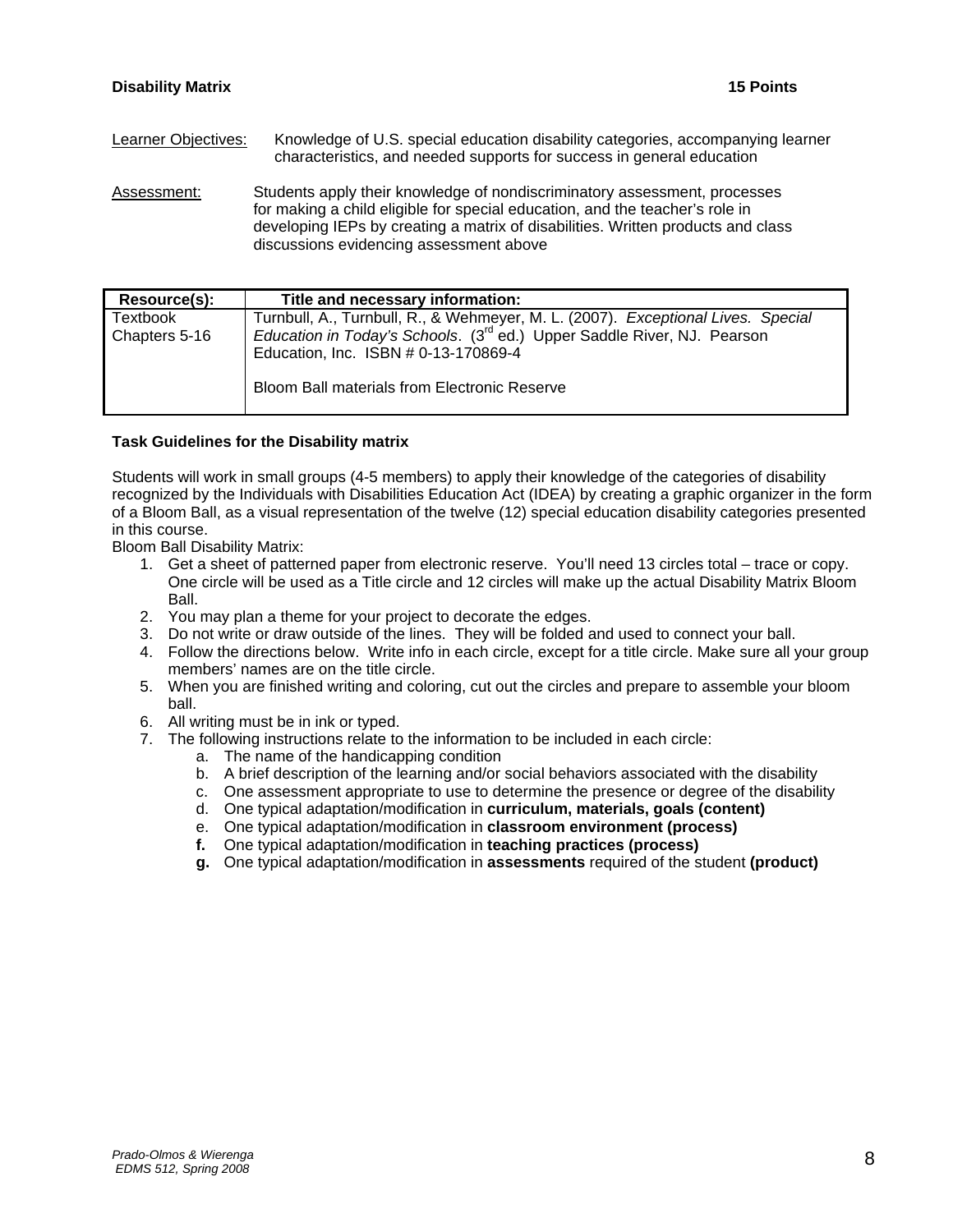# **Grading Rubric for Disability Matrix**

|                                | $\Omega$                                                                                  | 2                                                                                                                   | 3                                                                          | Pts. |
|--------------------------------|-------------------------------------------------------------------------------------------|---------------------------------------------------------------------------------------------------------------------|----------------------------------------------------------------------------|------|
| Graphic Organizer - Bloom Ball | Inappropriate<br>/disorganized                                                            | Somewhat<br>appropriate,<br>organized                                                                               | Appropriate,<br>organized, easy<br>to read and find<br>information         |      |
| Name/Descriptions              | Elements are<br>missing<br>and/or inaccurate                                              | Some elements are<br>addressed<br>and information is<br>partially correct                                           | All elements are<br>addressed<br>and information is<br>correct             |      |
| Assessment for disability      | Elements are<br>missing and/or<br>inappropriate                                           | Some elements are<br>addressed<br>and information is<br>partially correct                                           | All elements are<br>addressed<br>and information is<br>correct             |      |
| Adaptations/Modifications      | Elements are<br>missing and/or<br>inappropriate                                           | Some elements are<br>addressed<br>and information is<br>partially correct                                           | All elements are<br>addressed<br>and information is<br>correct             |      |
| Group work                     | Members did not<br>cooperate<br>and/or did not<br>contribute<br>in an equitable<br>manner | <b>Members</b><br>cooperated, but<br>required<br>assistance and<br>support from the<br>instructor or other<br>peers | Members fully<br>cooperated, worked<br>together and<br>contributed equally |      |

**TOTAL** /15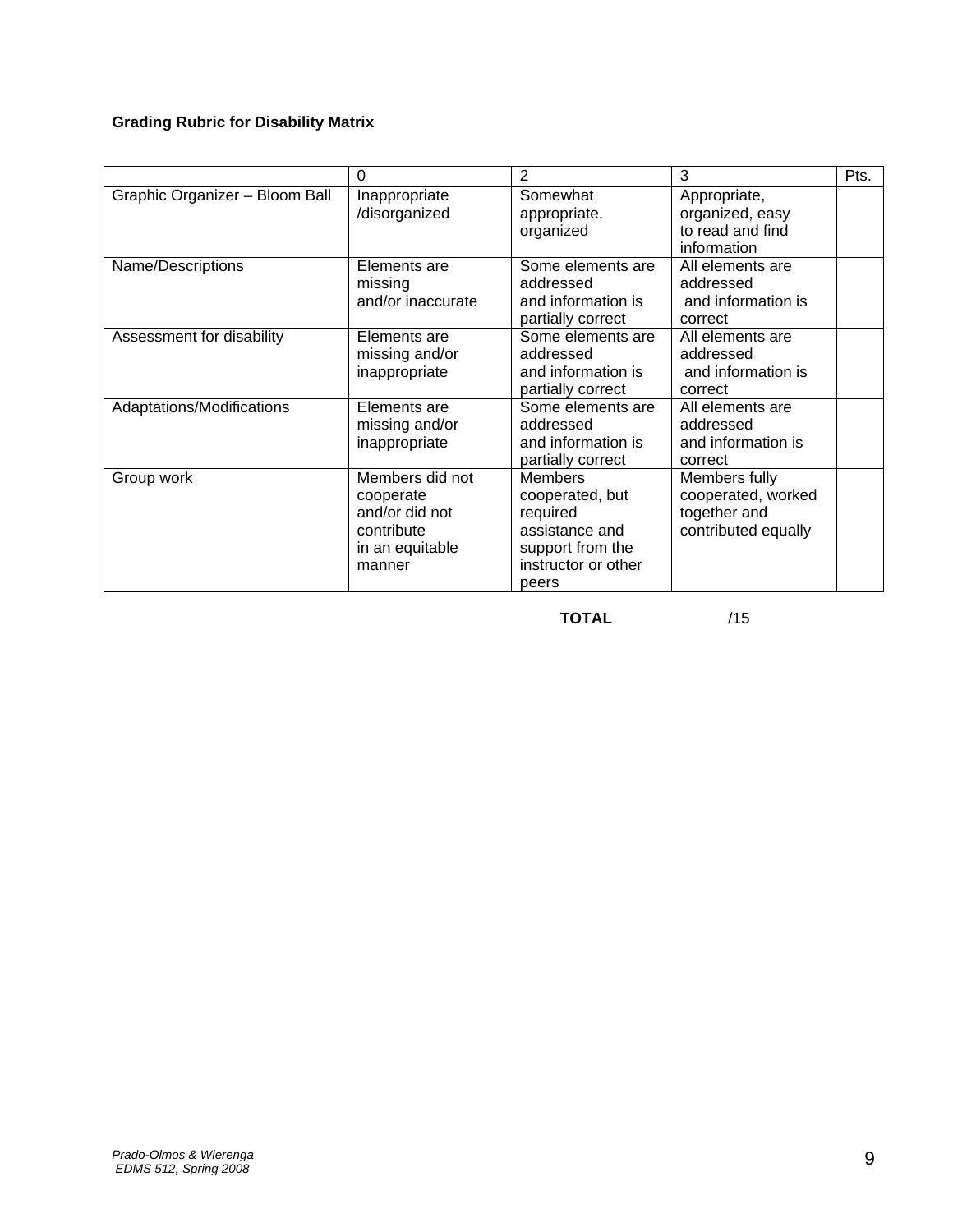### **The IEP Process 15 Points**

| <b>Learner Outcomes:</b> Knowledge of nondiscriminatory assessment, processes for making a child |
|--------------------------------------------------------------------------------------------------|
| eligible for special education, and the teacher's role in developing IEPs                        |

**Assessment:** Students apply their knowledge of nondiscriminatory assessment, processes for making a child eligible for special education, and the teacher's role in developing IEP by

> 1) Creating their own "Best Practices in the IEP Process Checklist" and use the checklist to assess the IEP process employed in the student's school;

- 2) Creating a resource list of the special education and related services personnel in the school and in the school district upon whom they can call.
- 3) Evaluating the assessment process in their school through an interview with appropriate personnel, relative to assessment team member responsibilities, the school's assessment processes and suggestions for improvement, if appropriate.
- 4) Evaluating an IEP meeting in terms of team communication, creative problem solving, and family centeredness.

| Resource(s):                   | Title and necessary information:                                                                                                                                                                                                                                                                           |
|--------------------------------|------------------------------------------------------------------------------------------------------------------------------------------------------------------------------------------------------------------------------------------------------------------------------------------------------------|
| Textbook/pages<br>Chs. 1 & 2   | Turnbull, A., Turnbull, R., & Wehmeyer, M. L. (2007). Exceptional Lives. Special<br>Education in Today's Schools. (3 <sup>rd</sup> ed.) Upper Saddle River, NJ. Pearson<br>Education, Inc. ISBN # 0-13-170869-4                                                                                            |
| Chs. 1, 2, 3, 4 & 7            | Villa, R. and Thousand, J. (2005). Creating an Inclusive School. (2 <sup>nd</sup> ed.)<br>Alexandria, VA: Association for Supervision and Curriculum Development. ISBN #<br>1-4166-0049-3                                                                                                                  |
| Supplemental Print<br>Material | Gable, R.A. and Hendrickson, J.M. (2000). Teaching all the students: A mandate for<br>educators. In J.S. Choate (Ed.) Successful inclusive teaching: Proven ways to<br>detect and correct special needs (3 <sup>rd</sup> ed.), pp 1-17. Boston: Allyn & Bacon. (ISBN<br>$0 - 205 - 30621 - 7$<br>Chapter 1 |
|                                | Choate, J. (2000). Basic principles of inclusive instruction. In J.S. Choate (Ed.)<br>Successful inclusive teaching: Proven ways to detect and correct special needs (3rd<br>ed.) Boston: Allyn & Bacon.<br>Chapters 1 & 16                                                                                |
|                                | Lecturette by Jacqueline Thousand, Professor, CSUSM, College of Education<br>Available on WebCT                                                                                                                                                                                                            |
| Video/segment                  | Video Segment # 2 "Working Together: The IEP The Inclusion Series (1998)<br>Weland Prods/KCET and Allyn & Bacon. (ISBN 0-205-29111-2)                                                                                                                                                                      |
| Internet Site(s)               | www.dssc.org/frc/frcl.htm<br>This Federal Resource Center for Special Education site provides general<br>information about and news pertaining to special education as well as special<br>technical assistance information.                                                                                |
|                                | www.ed.gov/offices/OSERS/IDEA<br>This OSERS IDEA Home Page site provides a detailed explanation of IDEA.                                                                                                                                                                                                   |
|                                | www.pitsco.com/pitsco/specialed.html                                                                                                                                                                                                                                                                       |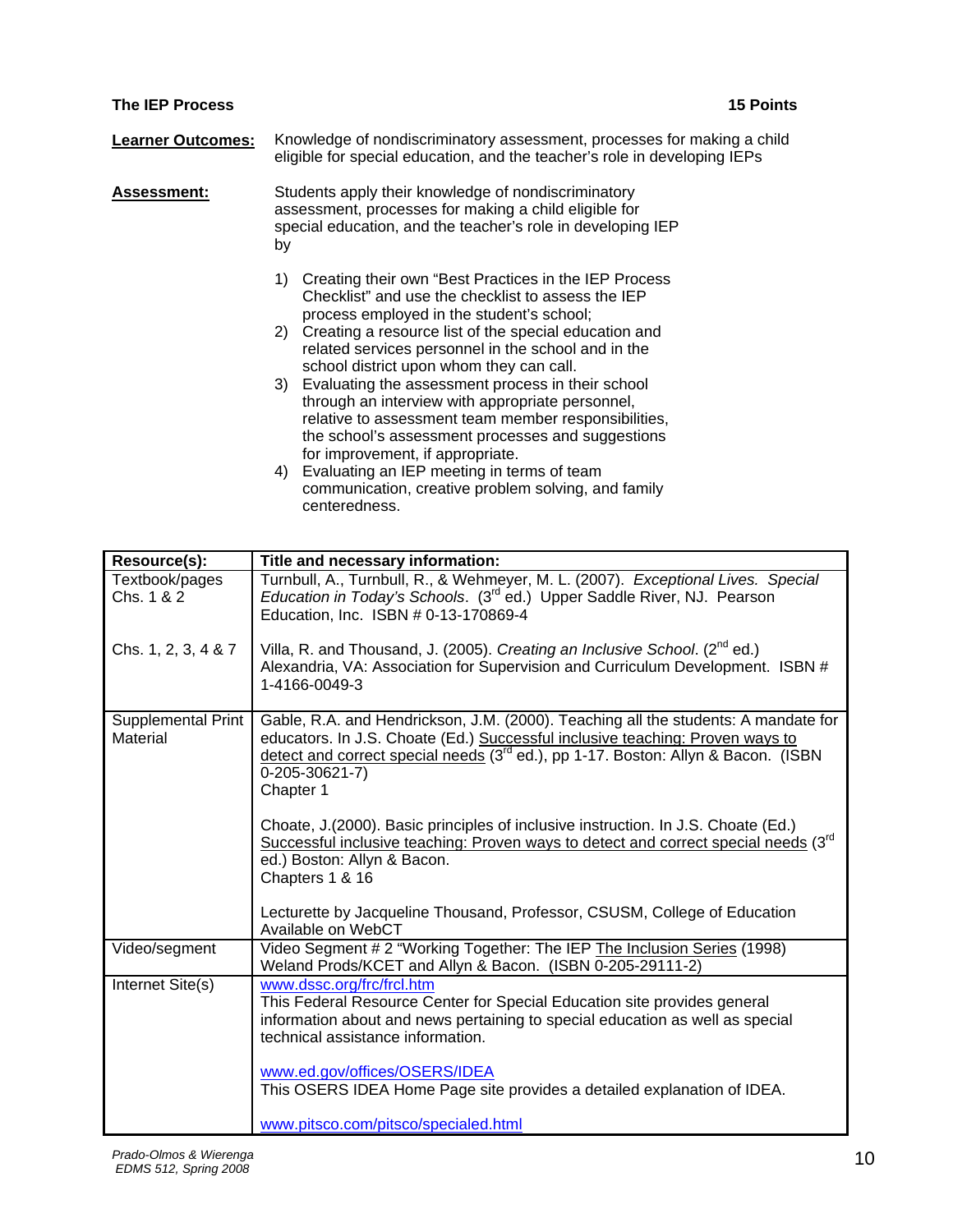| This Pitsco's Launch site to special education resources links you to many useful<br>special education and disability related sites.                                                                                              |
|-----------------------------------------------------------------------------------------------------------------------------------------------------------------------------------------------------------------------------------|
| www.hood.edu/seri/serihome.htm<br>This Special Education Resources on the Internet site is a collection of internet-<br>accessible information resources of interest to those involved in fields related to<br>special education. |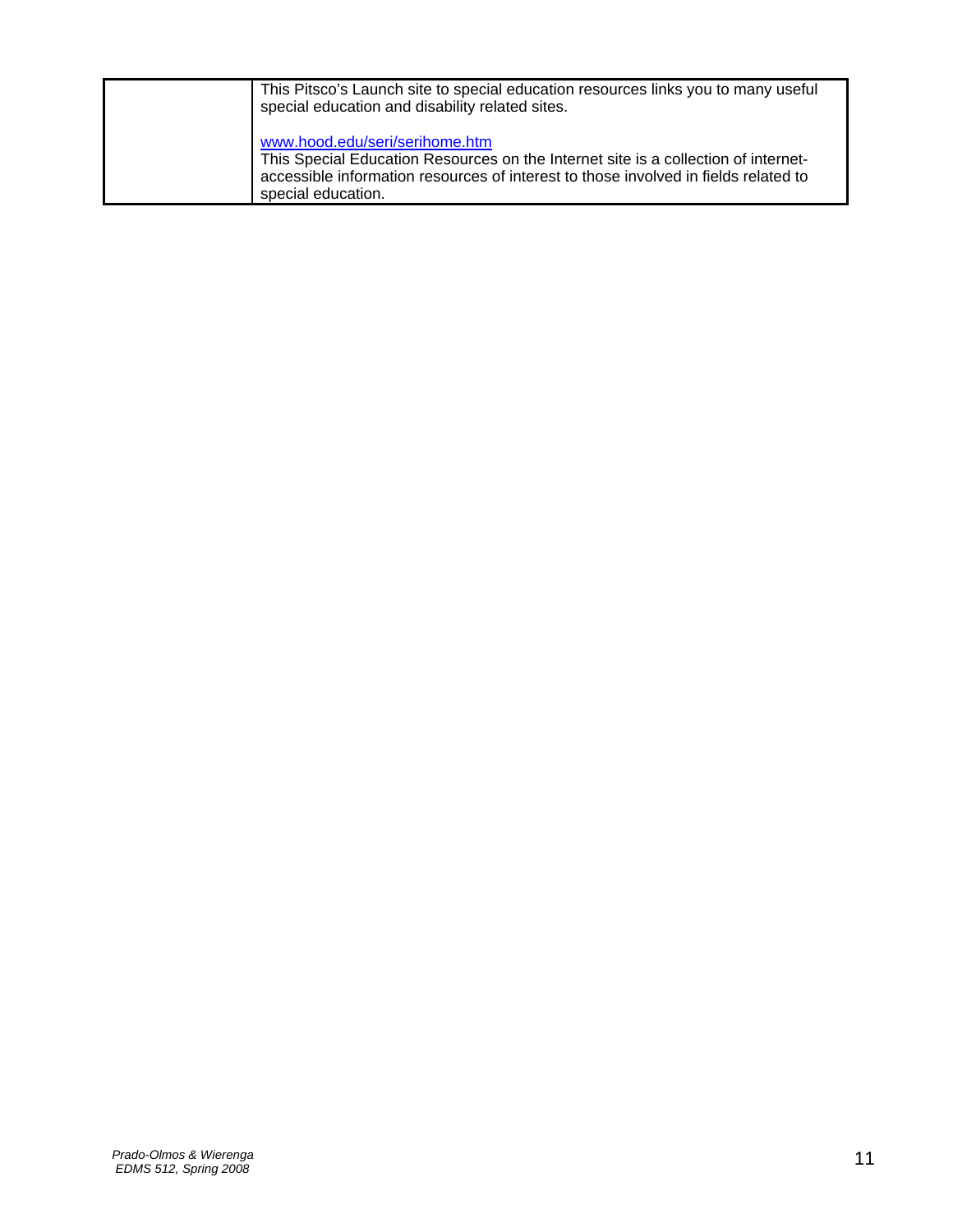#### **Task Guidelines for the IEP Process**

Today's teachers will have students with identifiable disabilities in their classrooms. When the Student Study Team (SST) process is not satisfactory, a recommendation for the development of an Individual Education Program (IEP) may be the next step.

When developing an IEP, the following four questions should be addressed:

- 1. Who are all of the special education and related service personnel who can be called upon for support in the school and in the school district?
- 2. How does the school staff ensure that students receive nondiscriminatory evaluations and appropriate educational experiences?
- 3. Does the school's specific IEP meeting format address the following:
	- *Breadth of assessment*  More than one test must be used as the basis of evaluation Assess all areas related to the suspected disability
	- *Administration of assessment*  Select and administer nondiscriminatory racial and ethnic assessments Use trained personnel to administer assessments
	- *Timing of assessment*  Nondiscriminatory evaluation must occur before initial placement into or out of special education Reevaluation occurs every three years or more frequently, if conditions warrant or parents/guardians, or teacher request
	- *Parental/Guardian notification and consent*  Parents/guardians must be fully informed and consent to having their child assessed Consent for evaluation is not consent for placement into special education; separate consent is required for consent
	- Interpretation of assessment results must consider a variety of sources.
- 4. What does the school's specific IEP look like? Does it include and/or address the following:
	- The student's present level of educational performance, including how the disability affects the educational experience;
	- Measurable annual goals and short-term objectives;
	- The special education accommodations, related services, and other ways support will be provided to ensure the student's success;
	- The extent to which the student will participate with students who do not have disabilities in the general education and extracurricular activities;
	- Individual modifications if the student participates in standardized assessments, and explanation s for when the student does not participate in such assessments
	- The projected start date, frequency, location, and duration of modifications;
	- Brief discussion of how the student's progress towards annual goals will be assessed.

#### **Application Activities**

#### **In-Class Video Viewing and Analysis**

View the video Segment # 2 "Working Together: The IEP" from The Inclusion Series (1998) Weland Prods/KCET and Allyn & Bacon. As you view the video, jot down notes regarding what is presented as (and what you perceive as) "best practices" or "great tips" in IEP development and implementation.

After viewing the segment, take your notes from the lecturette and the video viewing and create your own "Best Practices in the IEP Process Checklist." It is beneficial to do this in collaborative teams in and/or out of class. You will use this checklist later in an actual IEP meeting.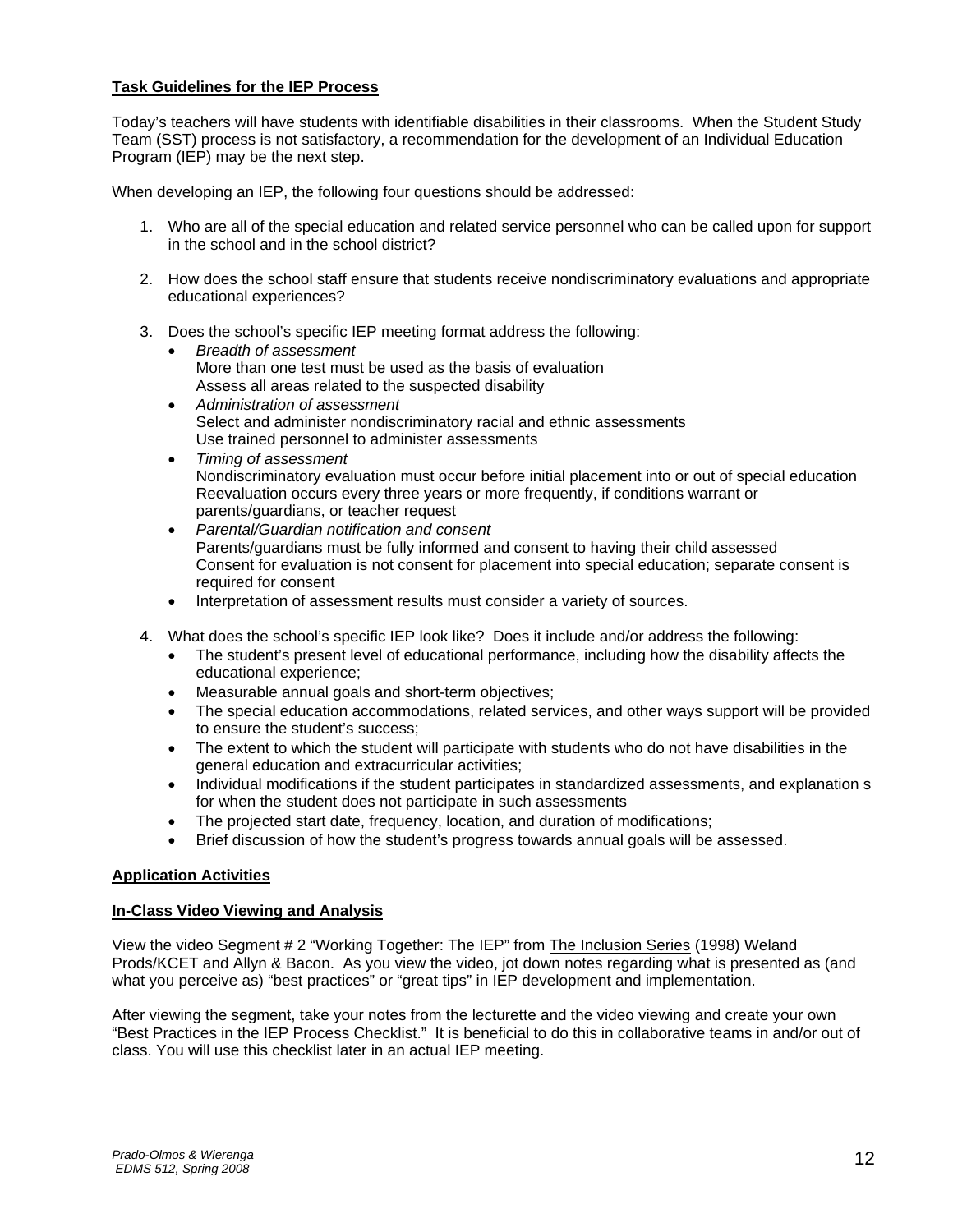#### **School-Based Activities**

Can you provide complete and accurate responses to the following four questions? If so, you should have your special education credential! If not, interview your school's special education support personnel or get the information you need to answer the questions from reference materials, web sites, and so forth.

**Question #1**: Who are all of the special education and related services personnel who I can call upon for support in this school and in the school district?

**Action**: Make a list of the roles, names, responsibilities, and ways in which to contact these resources. Keep this list in your top desk drawer or in you day planner.

**Question #2:** How does our school staff ensure that the responsibilities of the assessment team outlined in the lecturette occur?

**Action**: **1)** Create a "Best Practice Checklist" based on the IEP video watched in class. **2)** Interview one of your special education support personnel. Ask how the assessment process in your school ensures that each of the responsibilities of a student's evaluation team is fulfilled. Ask Interviewee to review your checklist and provide feedback. Take notes and write a one to two-paged summary of what you learned about your school's assessment process, include suggestions for improvement, if appropriate.

**Question #3**: What does my School's IEP look like and does it include all of the components identified as required in the lecturette?

**Action:** Have your special education support persons give you the latest IEP form. Discuss the school's processes and procedures with a special education support person at your school site.

**Question #4**: What does an IEP meeting feel like? How well are "best practices" for IEP team meetings being practiced in my school?

**Action:** Attend an IEP meeting of a student who is not in your classroom. Your role is that of non-participant observer. While observing use your own "Best Practices in the IEP Process Checklist," to assess the presence or absence of best practices being practiced during the meeting. Write a one to two-paged reflection that focuses upon ways in which to optimize IEP team communication, creative problem solving, and family centeredness. If you cannot find an IEP meeting of a colleague to attend, complete the checklist while watching the IEP video located in the library and write a one to two page reflection on what you saw.

#### **Extension Activities**

Expand your knowledge of special education and your role in the special education referral and implementation process by visiting the following comprehensive web sites.

#### www.dssc.org/frc/frcl.htm

This Federal Resource Center for Special Education site provides general information about and news pertaining to special education as well as special technical assistance information.

www.ed.gov/offices/OSERS/IDEA

This OSERS IDEA Home Page site provides a detailed explanation of IDEA.

#### www.pitsco.com/pitsco/specialed.html

This Pitsco's Launch site to special education resources links you to many useful special education and disability related sites.

#### www.hood.edu/seri/serihome.htm

This Special Education Resources on the Internet site is a collection of internet-accessible information resources of interest to those involved in fields related to special education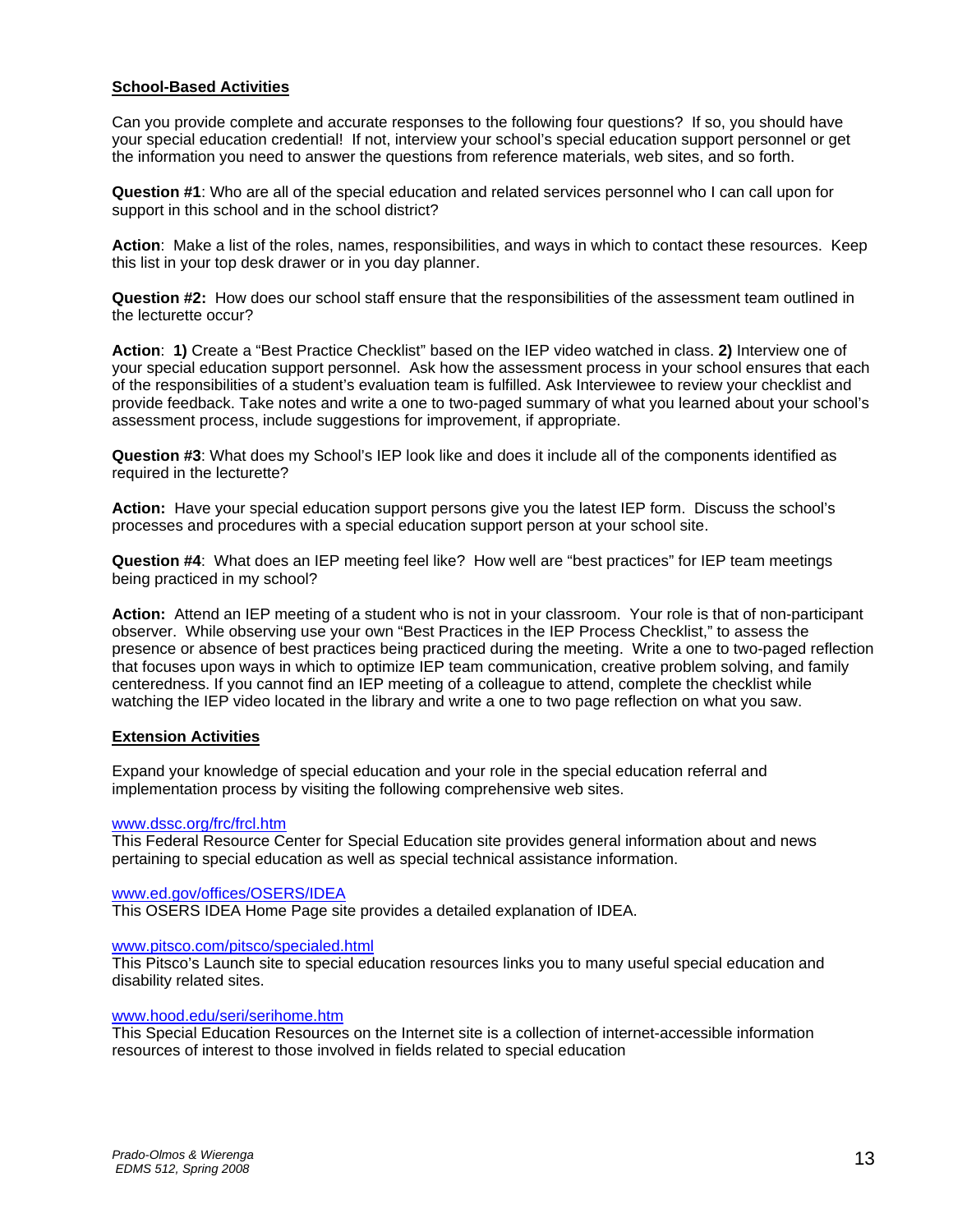#### **IEP "CHEAT" SHEET**

1. Create you own "Best Practices in the IEP Checklist" - In class/Group Activity Ex: \_\_\_\_\_\_ focused on student strength

- \_\_\_\_\_ sample of student weakness presented student involved
- 2. Resource name, role, phone number list (s) example 1 and individual/Group Activity - responsibilities (1-2 sentences)
- 3. Interview  **Individual/Group Activity** Individual/Group Activity
	- Interview Overview (1 page)
		- transcript of questions (in class activity) and answers
	- Reflection/summary (1-2 pages)
		- what did you learn?
		- overview of what the interviewee said
		- suggestions for improvement
		- feedback on "Best Practices" Checklist
- 

4. IEP Forms - Blank **Individual** Service 1 and 10 and 10 and 10 and 10 and 10 and 10 and 10 and 10 and 10 and 10 and 10 and 10 and 10 and 10 and 10 and 10 and 10 and 10 and 10 and 10 and 10 and 10 and 10 and 10 and 10 and

- 5. Evaluation of an IEP (or video)  $\overline{\phantom{a}}$  Individual Activity
	-
	- use checklist and reflect turn in completed checklist - 1 -2 page paper reflections of the IEP

#### **IEP Grading Rubric**

|                                    | 0                                                  | 2                                                                                  | 3                                                                                                 | Pts. |
|------------------------------------|----------------------------------------------------|------------------------------------------------------------------------------------|---------------------------------------------------------------------------------------------------|------|
| <b>Best Practices</b><br>Checklist | Inappropriate<br>/disorganized,<br>incomplete info | Somewhat appropriate,<br>Organized, some info included                             | Appropriate, organized, easy<br>to read and find information                                      |      |
| Resource List                      | Elements are<br>missing<br>and/or inaccurate       | Names/numbers are<br>included but description of<br>responsibilities is<br>missing | Names/numbers are,<br>included, the list is<br>complete and a description<br>of resp. is included |      |
| Interview                          | Elements are<br>missing and/or<br>inappropriate    | The interview is partially<br>complete<br>and information is partially<br>correct  | The interview is complete<br>and information is correct                                           |      |
| <b>IEP Forms</b>                   | Forms are missing<br>and/or<br>inappropriate       | Forms are included<br>and information is partially<br>correct                      | All forms are included<br>and information is correct                                              |      |
| Eval. Of IEP                       | Eval and reflection is<br>missing                  | Eval and reflection are<br>included but lack depth, detail<br>and substance        | Eval, and reflection are<br>detailed, in depth and<br>substantial                                 |      |

**TOTAL** /15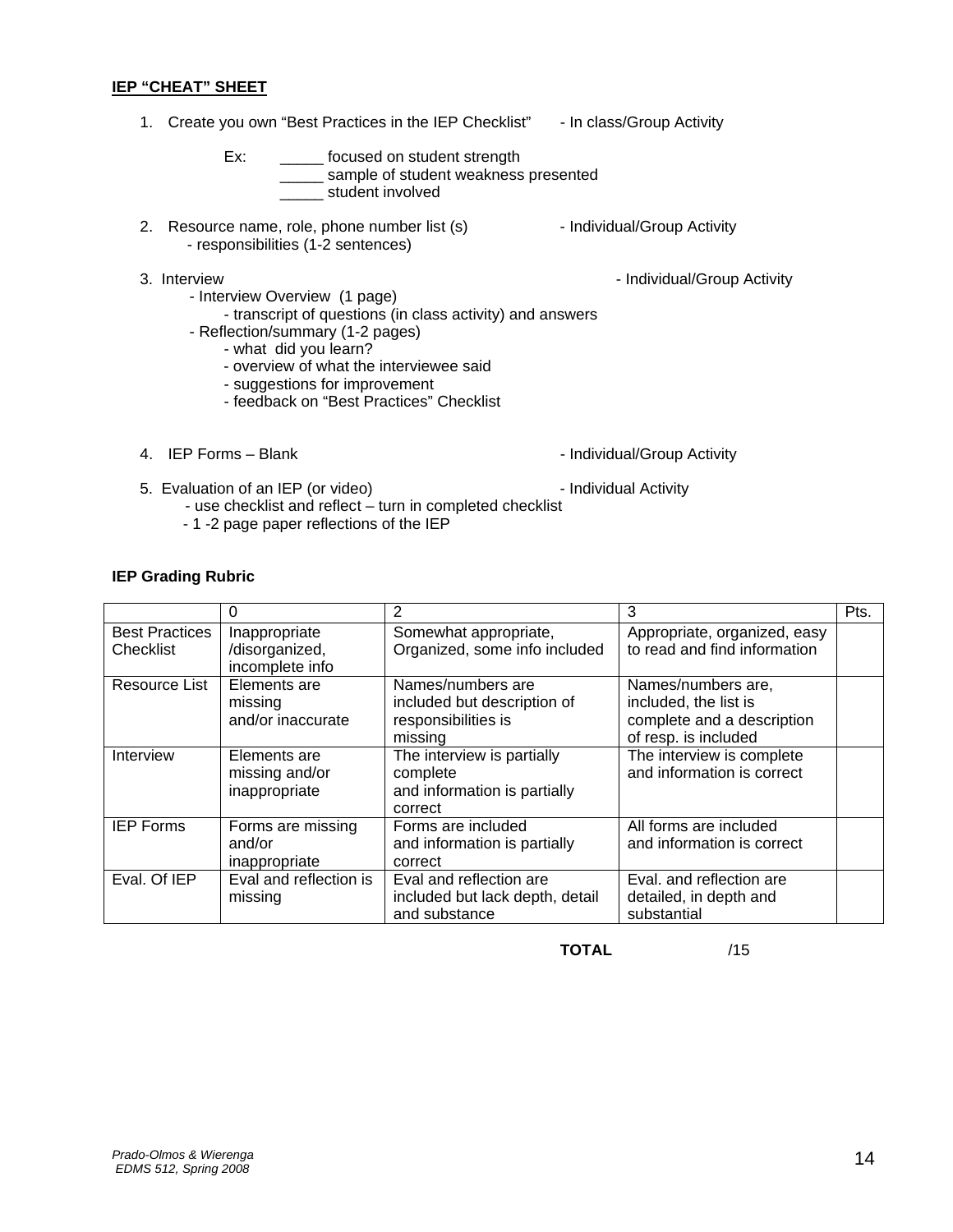### **Philosophy Statement/Parent Letter 15 Points 15 Points**

Learner Objectives: Refinement of a personal philosophy of teaching and creation of letter to parents

Assessment: Word processed philosophy of teaching statement letter

| Resource(s):   | Title and necessary information:                                                                                                                                                                                             |
|----------------|------------------------------------------------------------------------------------------------------------------------------------------------------------------------------------------------------------------------------|
| Textbook/pages | Grant, C. & Gillette, M. (2006). Learning to Teach Everyone's Children. Equity,<br>Empowerment, and Education that is Multicultural. Australia: Thomson Wadsworth.<br>ISBN #0-534-64467-8<br>Chapters 8 & 10, Epilogue       |
|                | Turnbull, A., Turnbull, R., & Wehmeyer, M. L. (2007). Exceptional Lives. Special<br>Education in Today's Schools. (3 <sup>rd</sup> ed.) Upper Saddle River, NJ. Pearson<br>Education, Inc. ISBN # 0-13-170869-4<br>Chapter 4 |
|                | Villa, R. A. & Thousand, J. S. (1995). Creating an inclusive school. Alexandria, VA:<br>Association for Supervision and Curriculum Development.<br>Chapters 1, 2, 3, & 7                                                     |

#### **Preparation**

In preparation for this assignment:

- Read the above readings, instructions, and rubric below
- Take the Educational Philosophy Survey in Grant & Gillette
- Review your philosophy statement from EDUC 350 or write a draft using quide from Grant & Gillette pp.330-331

### **Task Guidelines for Philosophy Statement/Parent Letter**

#### **Introduction & Conclusion 2 points**

Tell the reader what you will be addressing in this letter.

### **Your educational philosophy and instructional practices 4 points**

Identify your educational philosophy and describe what you believe about students as learners, the learning process, families as partners and how to meet student needs. Describe potential instructional practices a parent/administrator might see on a daily basis.

### **Your management approach 3 points 3 points**  3 points **3 points 3 points 3 points**

Describe how you will create a supportive and positive learning environment for this diverse population of students to promote educational equity and positive intercultural relationships within the classroom and specify why these practices contribute to the creation of a democratic classroom.

### **Your personal identity 3 points**

It helps to share a bit of personal information with parents. You may include your educational background, teaching experience, interests, hobbies. etc.

### **Your expectations of parents 3 points**

Describe the kind of relationship you expect to establish with parents. Indicate the level of parent participation in your classroom that you'd like. Make sure you include ways to communicate with you.

# **Total \_\_\_\_\_\_\_\_ / 15 points**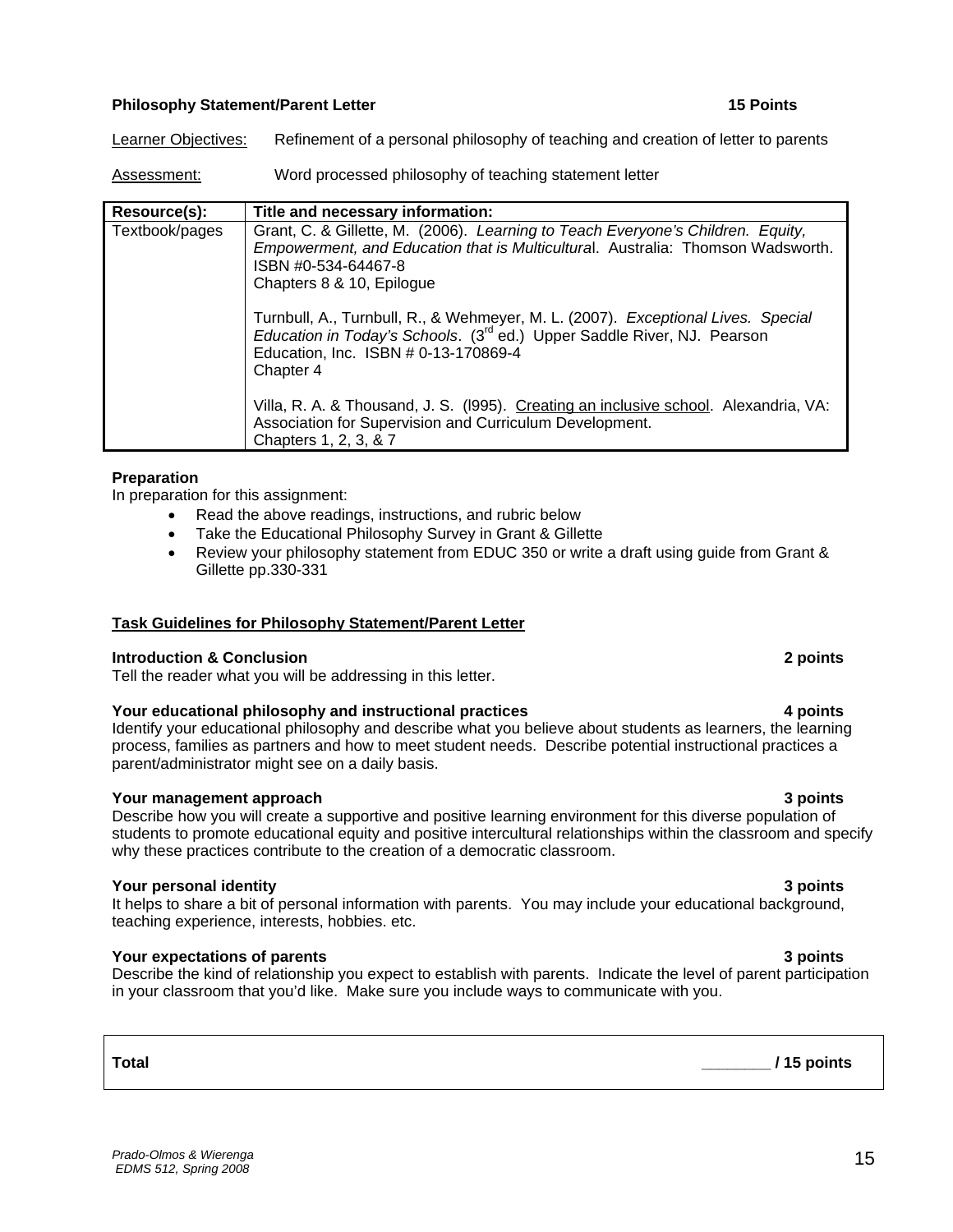# **Taskstream – TPE 12**

 Follow the prescribed 3 paragraph format and submit a reflection on TPE 12 utlizing the Philosophy Statement/Parent Letter as the artifact. This Taskstream posting is due on March 17, 2008.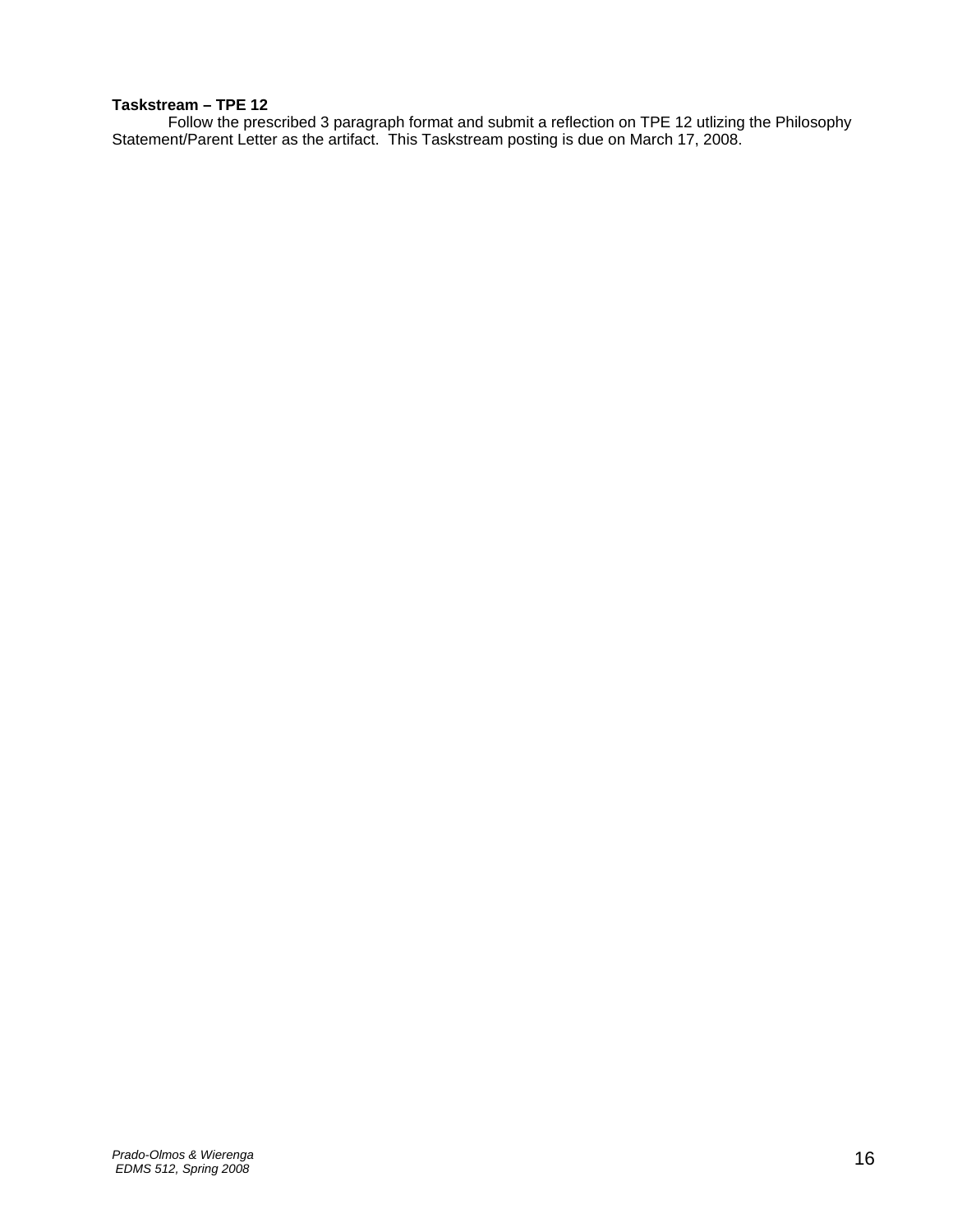#### **Three Month Planning Calendar Grid Assignment 20 points**

.

**Learner Objectives:** The student will plan a three month long calendar for an elementary classroom.

| <b>Assessment:</b> | The student will write a three month plan for an elementary classroom that               |
|--------------------|------------------------------------------------------------------------------------------|
|                    | incorporates the following elements:                                                     |
|                    | Calendar grid with daily plan for math, language art, science, social<br>science and art |
|                    | 3-6 developed lesson plans (language arts, science, social studies,                      |
|                    | art)                                                                                     |
|                    | a field trip                                                                             |
|                    | assemblies and special programs (DARE, etc.)                                             |
|                    | student assessments                                                                      |
|                    | multiple intelligence strategies                                                         |
|                    | differentiation strategies for 6 students (3 special needs students and                  |
|                    | 3 English language learners) representative of your school                               |
|                    | technology for student use                                                               |
|                    | technology for teacher use in instruction                                                |
|                    | technology for assessment (electronic grade books, rubrics, etc.)                        |
|                    | The calendar will integrate a schedule of events from "real" schools. The student        |
|                    | will also write our plans for differentiated instruction and special needs instruction.  |

**Preparation:** Before beginning assignment teacher candidates read the following resources and demonstrate the ability to complete the prerequisite skills.

| <b>Resources</b>  | Title and necessary information:                                                                                                                                                                                                                          |
|-------------------|-----------------------------------------------------------------------------------------------------------------------------------------------------------------------------------------------------------------------------------------------------------|
| Textbook/chapters | Grant, C. & Gillette, M. (2006). Learning to Teach Everyone's Children. Equity,<br>Empowerment, and Education that is Multicultural. Australia: Thomson<br>Wadsworth. ISBN #0-534-64467-8<br>Chapters 4                                                   |
|                   | Turnbull, A., Turnbull, R., & Wehmeyer, M. L. (2007). Exceptional Lives. Special<br>Education in Today's Schools. (3 <sup>rd</sup> ed.) Upper Saddle River, NJ. Pearson<br>Education, Inc. ISBN # 0-13-170869-4<br>Chapter 2                              |
|                   | Villa, R. A. & Thousand, J. S. (1995). Creating an inclusive school. Alexandria,<br>VA: Association for Supervision and Curriculum Development.<br>Chapters 6 & 7                                                                                         |
| Internet Site(s)  | Tomlinson, Carol Ann. (1999). The Differentiated Classroom: Responding to the<br>needs of all learners. Alexandria, VA: Association for Supervision and Curriculum<br>Development. ISBN # 0-87120-342-1 (Available free through CSUSM ebooks<br>library.) |
|                   | ELD Standards - http://www.cde.ca.gov/re/pn/fd/documents/englangdev-stnd.pdf                                                                                                                                                                              |
|                   | COE Lesson Format form CSUSM website                                                                                                                                                                                                                      |

#### **Prerequisite skills:**

- Teacher candidates can create appropriate technology applications for use in instruction and assessment,
- Teacher candidates are able to develop a schedule and course activities,
- Teacher candidates are able to create curriculum and instruction based on content, process, and product as defined by Carol Ann Tomlinson (1999).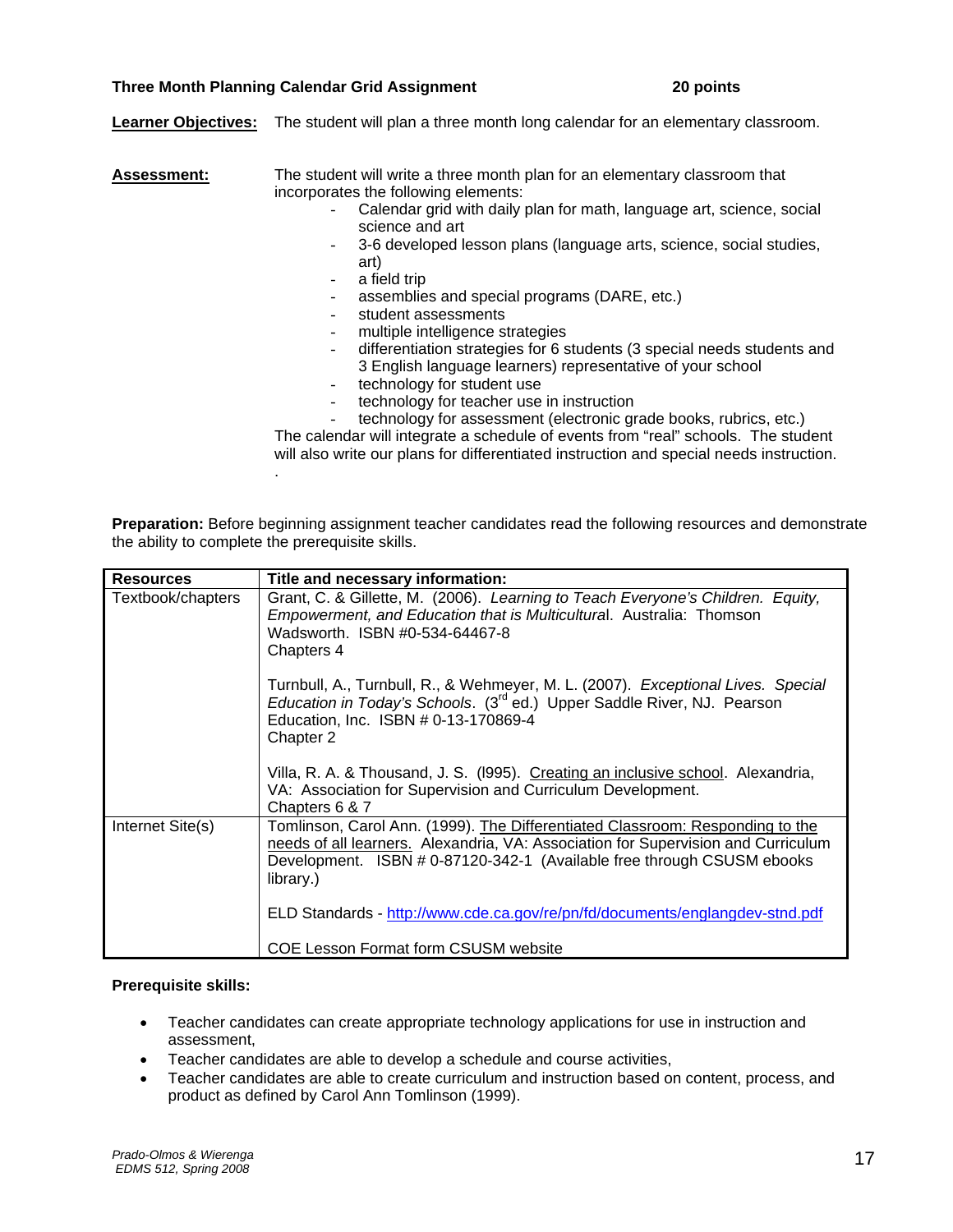- Teacher candidates are able to use information about students' readiness range (skills, reading, thinking & information), learning profiles, interests, talents, and culture to differentiate curriculum and instruction (Tomlinson, 1999).
- Teacher candidates are able to identify strategies to meet the needs of:
	- o Students learning English (including differentiation for Beginning, Intermediate, and Advanced levels)
	- o Student that are accelerated learners as referred to by Piergangelo & Giuliani (2001)

#### **Task Guidelines for Three Month Planning Calendar**

**Step One**: You will create your own three month plan for this assignment. On the assigned day, bring the following artifacts to complete your assignment: a school calendar from your observation placement, a calendar grid or published planning book, and your social science and science unit plans.

**Step Two**: On the assigned day you be will completing your three month plan with the assistance of the instructor in groups of three to four members. Referring to your school calendar, you will first need to block out times in your plan book for holidays, assemblies, special programs, in-service days, etc. You will then plan your curriculum into manageable blocks of time in your calendar grid or lesson plan book. The amount of time you select to cover the various content areas is dependant upon your district and/or school standards. For example, if your district mandates two hours of language arts instruction per day you must plan accordingly. You will need to provide evidence of these criteria in your finished calendar grid.

 Your plan will necessarily be an integrated plan that uses Universal Design and Backward Design principles. That is to say, it will be necessary to teach science and social science throughout the day as part of your literacy instruction. Also, be sure to include assignments in all of the content areas, i.e. science, art, social studies.

 You will write out all of the California state standards you will cover during the three months. Place these standards in an easily visible way so that anyone will see them. Standards should be organized using "themes" or "big ideas" Your plan must also include multiple intelligence strategies for special needs and English language learners as part of differentiated instruction.

#### **Checklist for Three Month Plan**

The following checklist will help you create your three-month plan. Does you plan include:

- $\checkmark$  A copy of the district/school calendar (photocopies are fine)
- $\checkmark$  Clearly written California state standards
- $\checkmark$  A description of your classroom context- student population, grade level, local community, etc. Also include your reasoning about your instructional themes and how the content areas interrelate. This statement should be 1-2 pages.
- $\checkmark$  Strategies for three or more special needs students (Provide as a list as well as embedded in lesson plans.)
- $\checkmark$  Strategies for three or more second language learners (Provide as a list as well as embedded in lesson plans.)
- $\checkmark$  Strategies for multiple intelligences
- $\checkmark$  A planning calendar grid (Includes all subject areas for each day.)
- $\checkmark$  3-6 Lesson plans from different content areas utilize lessons you write for your other courses.<br> $\checkmark$  Technology components- assessment, instruction, student use
- Technology components- assessment, instruction, student use

Note: All components are to be typed. How you organize your planning grid is a matter of style. If you have questions about formats discuss them with your instructor.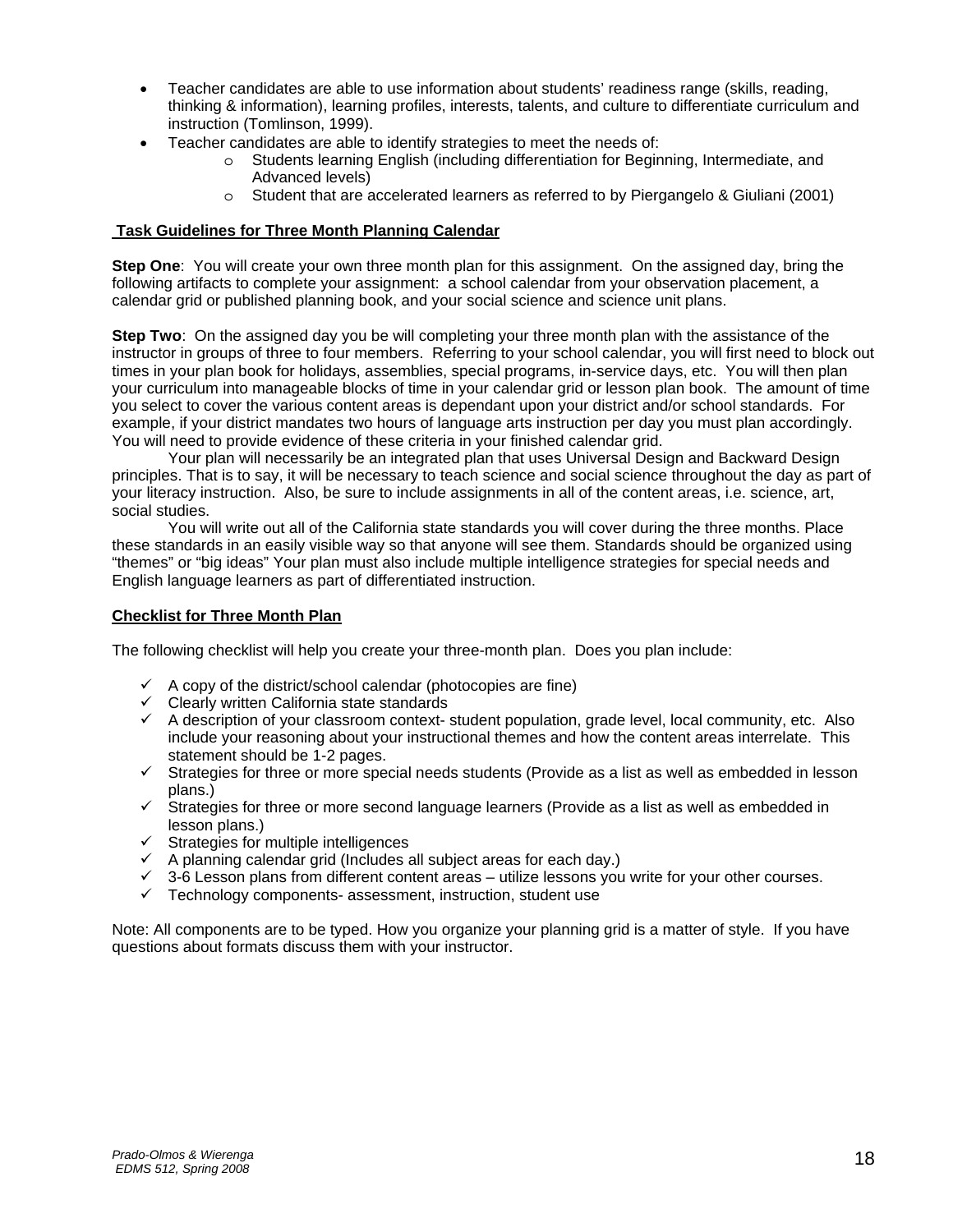## **Rubric for 3 Month Plan**

Is the district calendar attached? 1 pt. \_\_\_\_\_\_\_\_\_\_

Statement of classroom context?

|              |                              |                              |                                                  | <b>TOTAL</b><br>3pts. |
|--------------|------------------------------|------------------------------|--------------------------------------------------|-----------------------|
| Not included | Included but lacks<br>detail | Included with some<br>detail | Included with in-depth<br>detail and description |                       |

Content areas & field trip included in meaningful ways?

|              |               |                  |                  | TOTAL 4pts. |
|--------------|---------------|------------------|------------------|-------------|
| Not included | 1-2 areas     | 2-3 areas        | All areas        |             |
|              | included in a | included in ways | included in ways |             |
|              | haphazard     | that make some   | that make sense  | /4          |
|              | manner        | sense            |                  |             |

Is the planning grid organized, includes content area standards, instructional strategies, and assessments?

| $\Omega$     | 5                                                                                                                                                                              |                                                                                                                                                                               | 10                                                                                                                                                                          | TOTAL 10 pts. |
|--------------|--------------------------------------------------------------------------------------------------------------------------------------------------------------------------------|-------------------------------------------------------------------------------------------------------------------------------------------------------------------------------|-----------------------------------------------------------------------------------------------------------------------------------------------------------------------------|---------------|
| Not included | Grid is<br>organized, but<br>difficult to follow,<br>content area<br>standards are<br>included, a few<br>instructional<br>strategies and<br>assessments are<br>included but do | Grid is organized<br>and standards<br>are included.<br>Instructional<br>strategies are<br>included but not<br>tightly connected<br>to the standards<br>and<br>assessments are | Grid is organized<br>and easy to read.<br>Content area<br>standards and<br>instructional<br>strategies are<br>included and<br>make sense to<br>promote student<br>learning. | /10           |
|              | not connect to<br>the standards                                                                                                                                                | minimally<br>connected to the                                                                                                                                                 | Assessments are<br>connected to                                                                                                                                             |               |
|              |                                                                                                                                                                                | standards                                                                                                                                                                     | standards                                                                                                                                                                   |               |

Did the group work together cooperatively in ways that promoted everyone's learning and success? 2 pts. \_\_\_\_\_\_

 $\blacksquare$  /20 pts.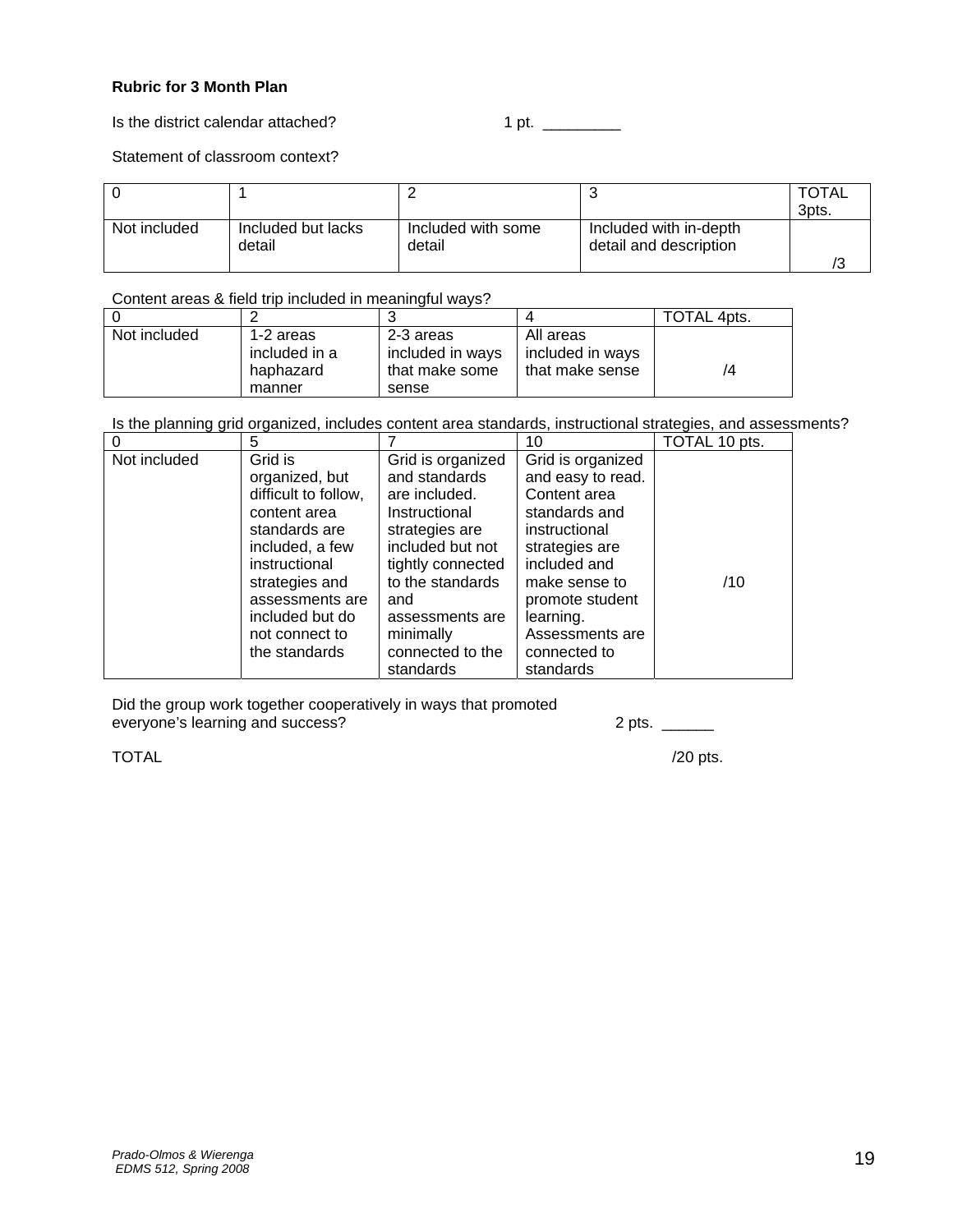#### **Lesson Demonstration 10 Points**

**Learner Outcomes:** Develop as an instructor by describing and evaluating a lesson you taught during your student teaching placement.

**Assessment:** Teaching activity including depth, analysis, and organization. Posting to Taskstream for TPE's 6a or 6b & 14, Part II (TPE 14 only if needed).

**Preparation-** Carefully select a lesson that utilized **technology** (not just a powerpoint). Plan how you will meaningfully describe and demonstrate this lesson to your peers. Review the Feedback Form your peers will use so that you know HOW to demonstrate and describe the lesson.

#### **Process**

 1) You are required to sign up to share one lesson for one class session. You will also discuss an analysis of your classroom teaching with your peers. **The whole activity should be no more than 15 minutes**. You must walk us through the lesson in such a way that we get a sense of how you taught the lesson, the materials used, and what the students learned. Select a lesson that utilized TECHNOLOGY. *If you did not utilize educational technology then select any lesson and adapt it to integrate technology*.

 2) You must provide a context and history to your lesson (i.e. Where was your placement, what were the students like, why did you teach this lesson).

3) Provide a lesson plan to the class electronically through WebCT.

 4) In addition, you must write and present a reflective analysis of your teaching. You will post the lesson plan as an ARTIFACT for TPE 14 Part II and TPE 6a or 6b. You must write a reflection for EACH TPE written for the expectations of that TPE. Utilize the three-paragraph format. Utilize the following questions to help you write your second and third paragraphs.

- Did you teach the lesson as planned? If not, what changes did you make to the lesson and why?
- How appropriate were your time allocations for the students, the content, and the planned instructional strategies and student activities?
- To what extent did the class/group as a whole achieve the academic learning goals of the lesson?
- How well did the lesson connect with the students' background and developmental information?
- In what ways did the environment in the classroom, including climate, rapport, routines, and procedures, contribute to student learning?
- In what ways was your lesson effective and what might you do differently to improve the lesson?

**Post the lesson plan and reflections to Taskstream by 8am of the day of your presentation. We will review Taskstream immediately after class each week.**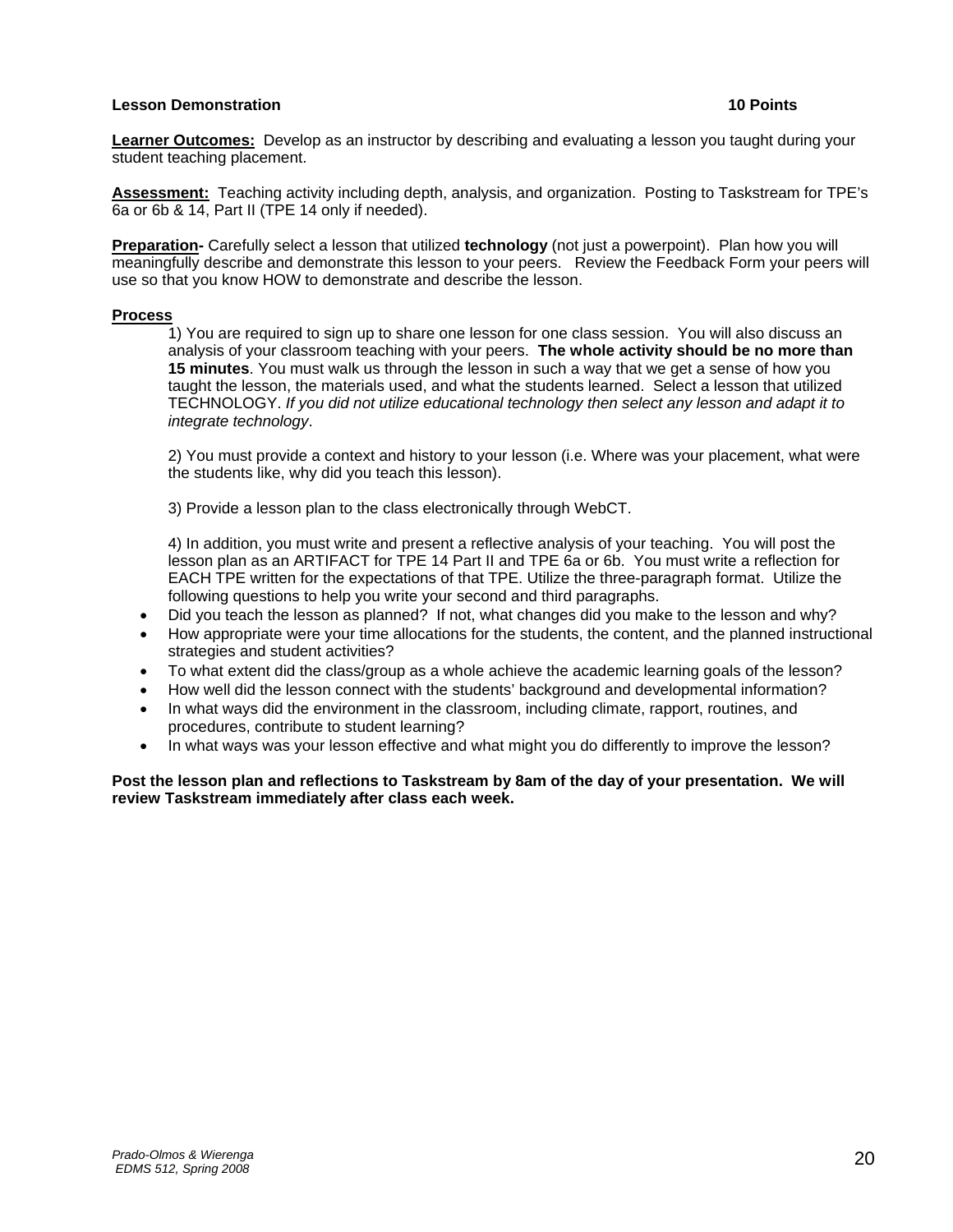#### **Electronic Portfolio - TaskStream 10 points**

Learner Objectives: Knowledge and skill in creating an electronic portfolio.

**Assessment:** Teacher candidates apply what they have learned from the required assignments to the TPE's designated in a cogent, first person reflection in TaskStream.

> Teacher candidates will include all necessary components in their final submission of the electronic portfolio.

| Resource(s):     | Title and necessary information:                                                                                                                                                                               |
|------------------|----------------------------------------------------------------------------------------------------------------------------------------------------------------------------------------------------------------|
| Internet Site(s) | http://lynx.csusm.edu/coe/eportfolio/index.asp<br>This will take you to the CSUSM COE website where you can get help with how to<br>create your electronic portfolio and information on the required elements. |
|                  | http://www.taskstream.com<br>This is the TaskStream home page where you will register for Taskstream and<br>return to when working on your electronic portfolio.                                               |

#### **Task Guidelines for Taskstream**

The purpose of the portfolio is to assess how well you meet the TPEs. Although all the artifacts you place (more than 1 per TPE) in your portfolio have been assessed/graded by your professors, it is not clear if you have a thorough understanding of the TPEs and can make the connection between the assignments completed in class with the teaching you have experienced and the TPEs. Your task to write a cogent reflective essay for each TPE on how the artifacts you have chosen provide evidence that shows you have demonstrated meeting each TPE. Each narrative must include a: a) description b) analysis and c) reflection.

**Responses to TPE's 6d, 9 and 14:** It is important to recognize that the TPEs are threaded throughout the credential program, as a whole, and are addressed multiple times in each course. Even though we are referencing and seeking to understand many TPEs in this course, you are specifically responsible for writing a response for TPE **6d, 9 and 14** in the Task Stream Electronic Portfolio. (TPE 14 will have more than 2 pieces of evidence. Please see below for special directions for TPE 14\*\*\*.)

Each assigned response will relate to course assignments, discussions, and/or readings that provide a deeper understanding of the specified TPE. As you write, the goal is to describe your learning as it relates to the TPE, to analyze artifacts (assignments) and explain how they are evidence of your learning, and to reflect on the significance of your learning (the "so what") and where you need to go next related to the TPE. A four paragraph structure will help you develop your response. It is suggested to type your response into a *Word*  document and paste it into Taskstream once you have proofed it for spelling, grammar and understanding.

#### **TPE Narrative Response Structure**

#### **1st paragraph: Description**

Introduction to your response that uses the words of the TPE. DO NOT restate the TPE; instead, introduce your reader to the focus of your response as it relates to the TPE. This is basically an extended thesis statement related to the TPE. Use first person language. Introduce the names of the pieces of artifact evidence you will explain and analyze in paragraph 2 and 3.

#### **2nd paragraph: Analysis of #Artifact Evidence #1**

Explain how one attached artifact is evidence of your learning related to the TPE. The key here is "evidence." How does this artifact prove that you have learned something specific related to this TPE? Describe, analyze and reflect on your artifact here.

### **3rd paragraph: Analysis of #Artifact Evidence #2**

Explain how another attached artifact is evidence of your learning related to the TPE. Describe, analyze and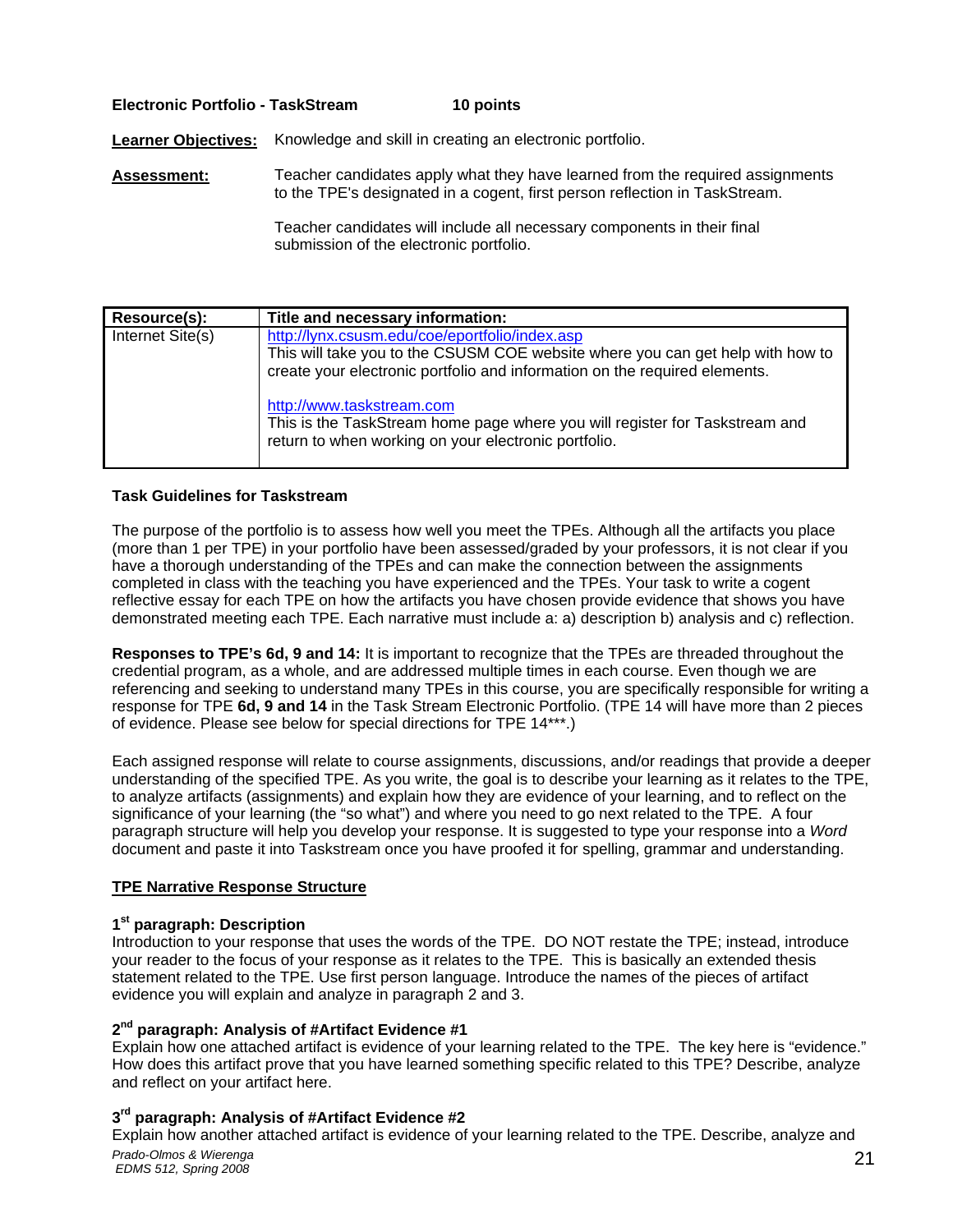reflect on your artifact here.

#### **4th paragraph: Reflection**

Reflect upon and summarize the significance of your learning overall (connected to the TPE) and explain what you still need to learn related to this TPE. This addresses the "so what?" or "the big picture" of your learning. How does knowing this impact you and students?

\*\*\* TPE 14 will be handled differently than described above. In TPE 14 you will keep paragraph 1 and then respond to each sub category using the structure from paragraph 2, though you may have more than one artifact to talk about for each category. When you finish with the sub categories, you will write a reflective paragraph which has the components of paragraph 4: Reflection.

#### • **Upload your TPE Narrative Response in as a Text**

- Copy the complete TPE response in the word document.
- Proof your TPE narrative response. Remember to use spell and grammar check.
- Open your Tasksteam account
- Go to "View My Work"
- Click on "CSUSM Multiple Subject Portfolio" this should take you to "#3 Edit Content"
- Go to the TPE number you are working on
- Go to "Add/Edit"
- Go to Text
- Paste your complete TPE response into the text box
- Check for completeness

#### • **Upload TPE Evidence Artifacts**

- 1. Open your Tasksteam account
- 2. Go to "View My Work"
- 3. Click on "CSUSM Multiple Subject Portfolio" this should take you to "#3 Edit Content"
- 4. Go to the TPE number you are working on
- 5. Go to "Add/Edit"
- 6. Go to Attachment
- 7. Name file. Choose the name you use to refer to the evidence within the TPE Narrative Response. Capitalize like a title.
- 8. Choose your file from your computer and upload your attachment
- 9. Describe your file. Write a sentence or two to elaborate on this evidence beyond it's name.